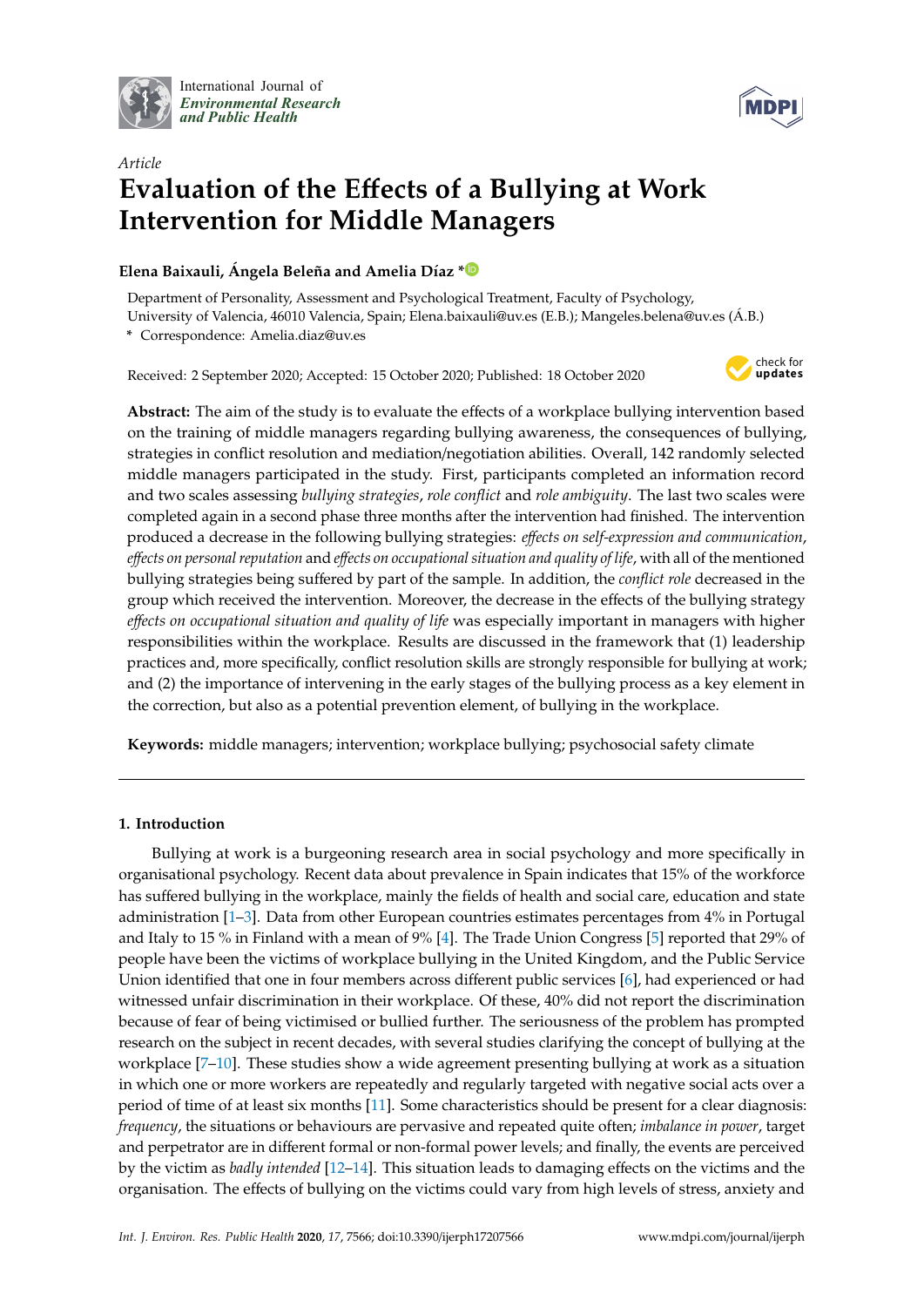depression to Post-Traumatic Stress Disorder (PTSD) symptoms like intrusion and avoidance [\[15–](#page-13-1)[18\]](#page-13-2). The organisations also experience the effects of bullying in terms of loss of productivity, absenteeism, sick leave, staff turnover, legal costs, and negative publicity [\[19\]](#page-13-3). The single factor of employees self-identifying as being bullied was associated with lower performance in the workplace with respect to those employees that did not self-identify as bullying victims [\[20\]](#page-13-4).

Einarsen described three explicative models of bullying at work: the first one focused in the personality characteristics of victim and perpetrator, the second one had the specific organisational environment as the responsible of bullying, and the third one was based on the human relationships where conflicts and how to solve them are the protagonists [\[21\]](#page-13-5). Most of the research has been done in the second and the third models [\[15](#page-13-1)[,22](#page-13-6)[,23\]](#page-13-7). The second explicative model presented studies where the bullying at work was related to leadership style, role conflict, organisational climate, role ambiguity, challenging tasks, and work overload. Leymann found that inadequate leadership practices were common in bullying cases, and this finding led him to conclude that bullying is primarily a consequence of organisational conditions and that it cannot only be attributed to the intrinsic characteristic of individuals [\[11\]](#page-12-7). Leymann, thus lays the responsibility of bullying at work on the organisation and, more specifically, on the role of middle and top management. In a clear association, the third explicative model presented conflict as the central point in the human relationships. Conflict can always arise in the workplace, but it is the obligation of managers to oversee this situation according to the specific behavioural rules of the workplace. When the conflict is ignored, the bullying process deepens and worsens, often attributing the role of bullying precursor to the victim's personality. Bowling and Beehr, through a meta-analysis, concluded that work stressors strongly contribute to workplace bullying [\[24\]](#page-13-8). More specifically, Hoel and Salin proposed that leadership practices are an important antecedent of bullying in the form of low satisfaction with leadership, autocratic leadership or "laissez-faire" leaders [\[22\]](#page-13-6). Similarly, two different studies concluded that the most consistently strong predictors of mistreatment at work occurs at the management level [\[25,](#page-13-9)[26\]](#page-13-10). The intervention implemented in this study is based on the second and the third explicative models of bullying at work proposed by Einarsen [\[21\]](#page-13-5) related to the management role played by middle managers, the way they manage conflicts, and the identification, and correction of bullying in workplace strategies.

In addition to leadership practices, role stress has been frequently related to two specific variables, role conflict and role ambiguity [\[23](#page-13-7)[,27\]](#page-13-11). These variables are associated with stress and frustration and they increase the probability of triggering the search for scapegoats and result in bullying at work [\[28\]](#page-13-12). Role conflict happens when incongruent or incompatible tasks are required in the work role, such as receiving incompatible requests from two or more people. On the other hand, role ambiguity consists in the lack of clarity about the tasks required at work, such as to have unclear planned goals and objectives defined for the job. Merino and Forteza found high role conflict but low role ambiguity in middle managers [\[29\]](#page-13-13). These results were explained by the structural and functional character of the place middle managers have in the organisation. From a structural point of view, they are between the superiors and the subordinates, so the role they perform is clear; but from a functional point of view they have to transmit orders from the top management and have to organize the work of subordinates, so they are exposed to possible conflicts doing their work, hence the high role conflict. In a similar way, Hauge et al. using a big Norwegian sample, found that leadership practices and role conflict predicted bullying at work while role ambiguity did not when taking into account the effects of other predictors [\[30\]](#page-13-14).

Bullying at work has also been described as an escalation process [\[13\]](#page-13-15) where, before an employee is diagnosed as a bullying victim, he/she has gone through different stages. In the final phases of bullying, differences between bullying and interpersonal conflicts are very clear [\[14\]](#page-13-0), but in the initial phases the differences are not so evident. The employee could be suffering different kinds of negative social behaviour, but these could initially not be intended as harmful, although their persistence underlines some kind of acceptance or even justification of the harm done to the victim [\[13\]](#page-13-15); the frequency could be low to medium, and the duration could be less than six months [\[11\]](#page-12-7). Furthermore, the imbalance of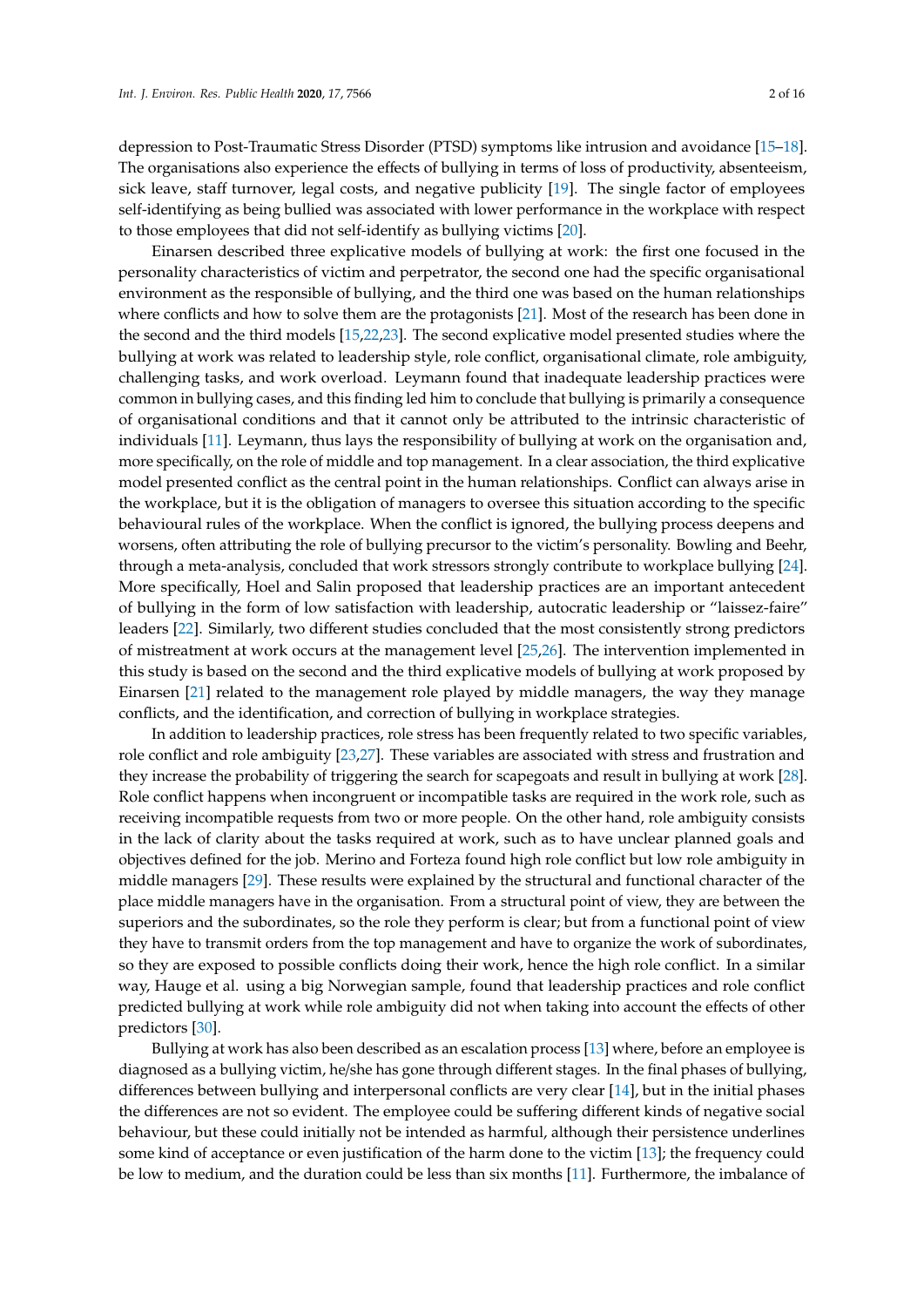power as a basic element in the process of bullying could be informal and it depends on the ability of the victim to defend herself/himself from the bully [\[31\]](#page-13-16)). This intermediate zone between the first conflicts, perceived as negative social behaviours by employees until the frequency of such acts begins to increase and becomes repeated and pervasive, should be the objective of an intervention, to be implemented as an efficient measure to stop an escalation of bullying in the future. Conversely, if the first complaint by those employees is ignored the situation will only get worse [\[32\]](#page-13-17), highlighting the need to fill this gap in the training of managers at the intermediate levels. Therefore, the objective of the present work is to evaluate the effects of an intervention based in training middle managers in bullying at work strategies at this intermediate stage.

Taking into account the models that explain bullying at the workplace discussed above, the psychosocial safety climate theory [\[33–](#page-13-18)[35\]](#page-14-0) arose as "policies, practices, and procedures for worker psychological health and safety" ([\[34\]](#page-13-19), p. 580). This theory works through three processes: *the mistreatment climate*, such as the identification of bullying strategies and proposing anti-bullying procedures; *work environment or design*, such as reducing stress factors affecting the work where role conflict and role ambiguity variables have a prominent place; and *conflict escalation*, presenting procedures to avoid conflict from escalating into bullying. The specific organisational climate proposed by the psychosocial climate theory is regulated by the management and leadership within organisations. Following the hierarchy in management, the role played by senior managers, middle managers and first line supervisors is crucial in the creation and maintenance of a safe and healthy climate at the workplace.

#### *1.1. Middle Managers*

Many of the studies cited above have been performed from the perspective of leadership management and it seems that middle managers play an important role in the developing of workplace bullying as either perpetrating, allowing, suffering or preventing the actions. However, from the perspective of bullying as an escalating conflict process [\[36\]](#page-14-1), where the process could start with simple conflicts that could not be satisfactorily solved, managers again may play a crucial role. Salin proposed that potential bullies could be dissuaded from acting in organisations where managers are perceived to be prepared to intervene in bullying situations [\[8\]](#page-12-9). Conversely, victims of bullying reported lack of management intervention, attributed to managers' poor training on the issue [\[37\]](#page-14-2). Going a step further, some authors [\[19](#page-13-3)[,38](#page-14-3)[,39\]](#page-14-4) advised external consultants to carry out training in the organisation as a way to correct bullying at work. Fox and Stallworth also proposed alternative dispute resolution systems and workplace training as a way to handle bullying situations [\[40\]](#page-14-5). Key objectives included a clear definition of workplace bullying, the illegal character of the behaviour, consequences for the individual, organisation and society, role played by gender/race/organisational position in the bullying situation, possible responses by target and bystanders when the bullying behaviour happens and informal and formal solutions the organisation could propose. The aim was to provide specific guidance, skills and abilities to deal with bullying in internal (employees, supervisors, human resources departments, top managers and union representatives) and external (attorneys, physician and counsellors, psychologists and psychiatrics) environments. However, there is agreement that the key to success lies in the top manager's hands [\[41\]](#page-14-6), as expressed by Fox and Stallworth "on the extent that the top managers truly champion such initiatives" [\[40\]](#page-14-5) (p. 238). In some countries, such as the United Kingdom, healthcare institutions propose early and informal interventions performed by managers to prevent disputes escalating into bullying [\[42–](#page-14-7)[44\]](#page-14-8). In summary, both theory and research in workplace bullying present middle and top managers as a central element to break the development of bullying behaviours, but often fail to do so, in many cases due to a lack of specific training on the issue. The intervention we present here represents an attempt to fill this gap.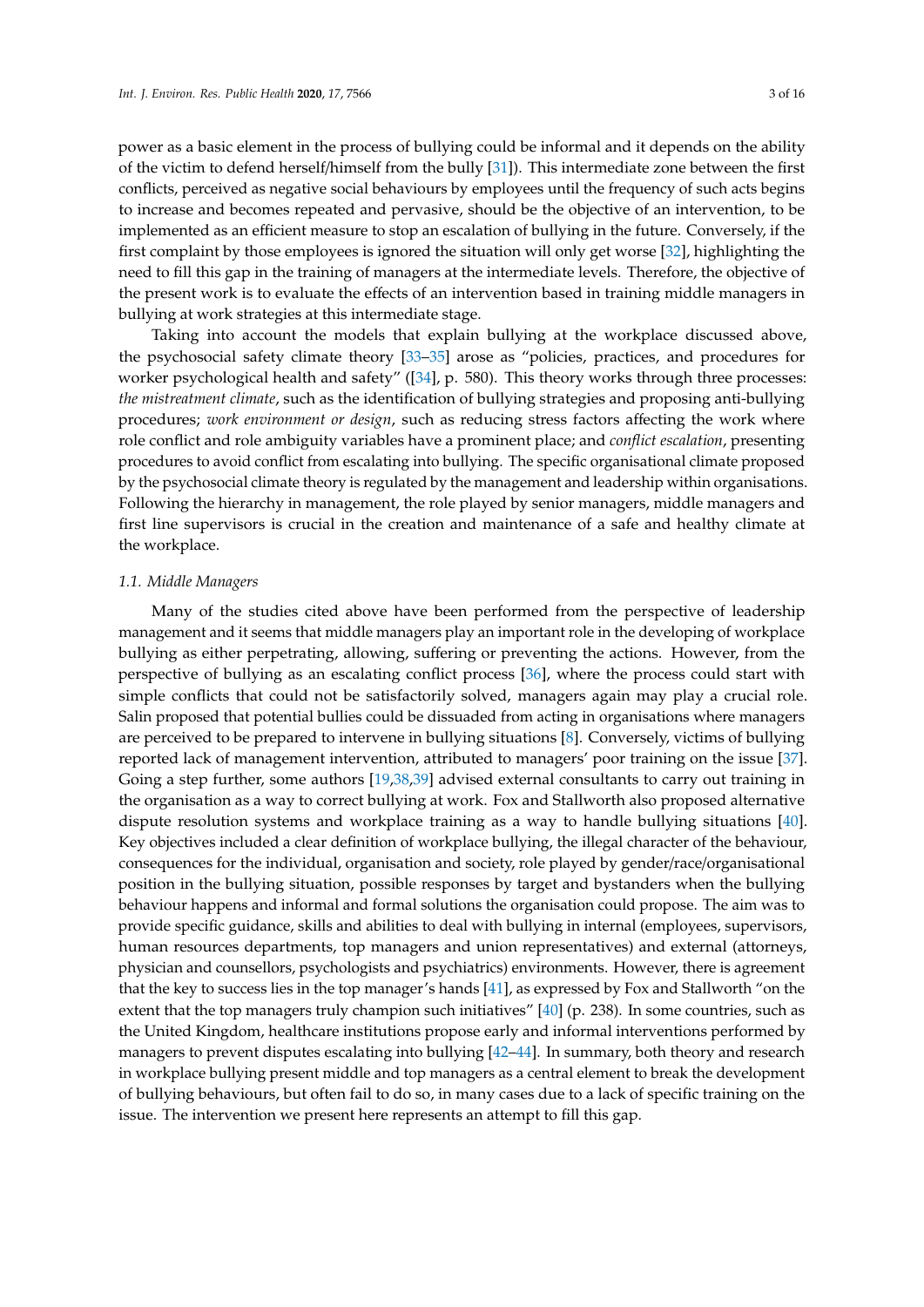#### *1.2. Interventions in Bullying at Work*

Bullying at work interventions could be classified according to the phase of the process they address, using the escalation conflict process as reference [\[36,](#page-14-1)[45\]](#page-14-9). Accordingly, interventions in bullying at work would start with moderation in the first stages and finish with power intervention in the last ones. In addition, interventions can be classified in a multilevel model depending on the level where the bullying behaviours are happening. This model based in Heames and Harvey's multilevel model of bullying [\[46\]](#page-14-10), presents bullying intervention in the following levels: the victim/perpetrator in a dyadic level; the co-workers, managers, or fellow team members as witnesses or bystanders to the acts of bullying in a group level; and the organisation level when policy changes are necessary in the whole organisation [\[47\]](#page-14-11). In the dyadic level, mediation is proposed as an adequate intervention. For the group level, training and coaching are advised, and in the organisation level, new policy and an accompanying set of enforcement procedures should be implemented in order to obtain changes affecting all members of the organisation. An interesting aspect of this multilevel bullying intervention is that, if bullying at one level could affect the others, intervention at one level will also affect all other levels too. From a wider point of view, intervention can be classified as primary (preventative), secondary (ameliorative) and tertiary (reactive) [\[48\]](#page-14-12). Thus, interventions proposed in the first stages of bullying have a preventive/ameliorative character, so it is crucial to implement them before low-level conflicts develop into bullying, hence the importance of using them at the right time.

Gillen et al. propose four ways aby which intervention could work [\[49\]](#page-14-13): (1) reinforcing polices and culture of intolerance of bullying in the workplace involving employees, (2) using mediation and negotiation, when the first conflictive behaviours are identified to maintain a safe environment, (3) getting a risk assessment of job-related precursors of bullying at work, and (4) procuring awareness or education that incite the employees to rethink their interactive behaviour with colleagues. Our interest in this study is focused in the second and fourth ways. These include training middle managers in mediation, negotiation and conflict solving skills, giving them the ability to solve conflicts before they degenerate into bullying, making them aware of the consequences and legal repercussions of bullying behaviours, and above all, of their own important role as examples of civility behaviour. They should feel responsible for identifying and stopping incivility behaviours that may lead to bullying.

# *1.3. Bullying at Work Training Intervention*

The intervention proposed here is aimed at the first stages of conflict process [\[36](#page-14-1)[,45\]](#page-14-9), at the manager level [\[47\]](#page-14-11), and at the second level (ameliorative) for smaller groups [\[48\]](#page-14-12). It is based on five anchor points. Firstly, it is based on Leymann [\[11\]](#page-12-7), Einarsen [\[24\]](#page-13-8) and Zapf and Gross [\[36\]](#page-14-1) models of bullying at work, where the organisation and more specifically, the leadership practices and the conflict management are strongly responsible for bullying at work. It is also based on the different studies that place the spotlight on the middle managers, but not as perpetrators of bullying, but as victims [\[50\]](#page-14-14) and key elements in the identification and correction of bullying in the early stages [\[8,](#page-12-9)[41,](#page-14-6)[43,](#page-14-15)[44\]](#page-14-8). The third basis for the intervention is the multilevel model of Saam [\[47\]](#page-14-11) which shows how changes in a specific level of the organisation will affect all other levels. The fourth basis is focused on the content proposed by Fox and Stallworth [\[40\]](#page-14-5) for an intervention on workplace bullying designed to be applied in the organisation that could be very useful for middle managers. Finally, the fifth anchor point is the psychosocial safety climate theory [\[33](#page-13-18)[–35\]](#page-14-0), an integrating proposition that frames the bullying strategies as a *mistreatment climate*, highlights the role of variables such as role conflict and role ambiguity as *work environment or design*, and draws attention to the prevention of *conflict escalation* in order to avoid bullying. Moreover, these three processes are regulated by the hierarchy in management that is usual in most workplaces, from the senior manager, middle manager to the first line supervisors.

The intervention is targeted at a secondary level [\[51\]](#page-14-16) when bullying strategies are at a low-to-medium level and it is usual to find social and organisational negative behaviours included in a list of bullying strategies [\[52\]](#page-14-17), targeted at the victim frequently, although some isolated strategies could be of a higher level.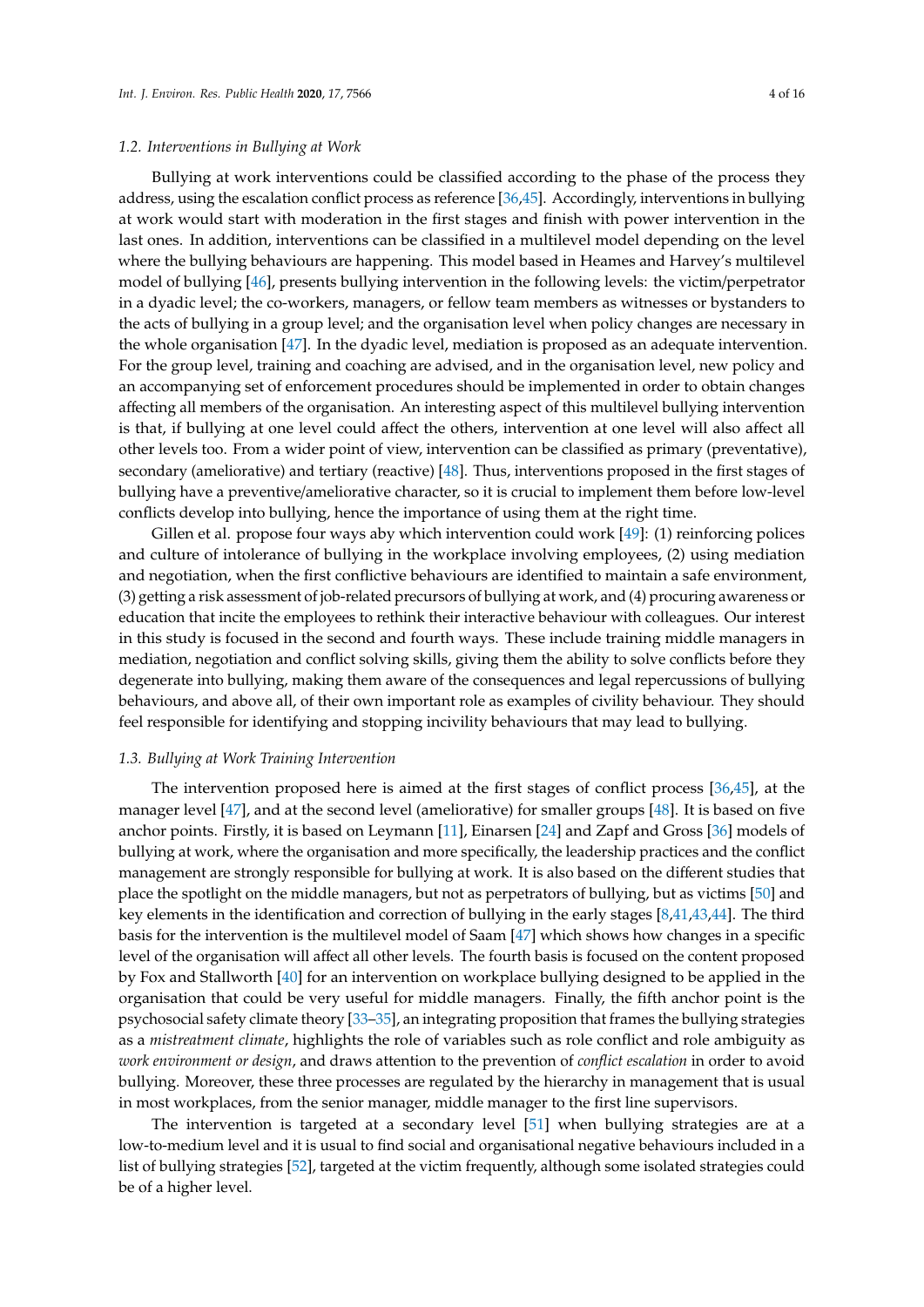The intervention lasted 10 h/sessions distributed in two days and it was implemented individually (Table [A1\)](#page-12-10). The aim of the first session was to raise awareness of the workplace bullying issue. It involved explaining what bullying is, what kind of behaviours are included and aspects related to bullying such as duration, intentionality and negative consequences of bullying for people and business. An important element in this session is to make the participants aware of what constitutes bullying in the workplace and the illegal character of these behaviours. The second session was dedicated to conflict definition, features, stages, role conflict and conflict management. An important element at this point was to draw attention to the place that middle managers hold in the business, and how this position makes them the best to present model behaviours and to detect bullying behaviours. Middle managers could detect bullying behaviours in the workers under their supervision, in other middle managers, and the top direction, while sometimes suffering bullying behaviours from all of the above. Accordingly, their position is crucial in the detection of bullying in the workplace. The remaining eight sessions were dedicated to conflict resolution training and mediation/negotiation aspects including role-playing practice, emotion management in the workplace, communication and empathy strategies, and practicing mediator abilities of use in day to day situations. Participants were encouraged to use real conflicts they lived in their workplace as practical examples, or alternatively, the trainer introduced hypothetical examples in order to practice the skills and abilities to be learned.

The aim was to train managers to solve conflictive situations with their subordinates, their equals or superiors using adequate strategies, and to teach them to identify strategies associated with bullying which should be avoided, corrected and never allowed in the organisation. Although the practice of mediation has been seriously criticized in bullying cases with the victim/perpetrator in a dyadic level [\[38](#page-14-3)[,47,](#page-14-11)[53,](#page-14-18)[54\]](#page-14-19), the training in mediator skills and abilities such as empathy, neutrality, respect for others, the ability to generate an environment of trust and to lower the aggressive tension between the participants in a conflict, or to allow the participants to define and clarify their positions, among others, have the potential to be extremely useful in the organisational roles of managers.

In summary, taking into account the previous literature review in the field, the objective of this study was to evaluate the effects of the intervention descripted in Appendix [A](#page-12-11) for middle managers, through the following four hypotheses:

**Hypothesis 1 (H1).** *Taking into account that the study included randomly selected control and experimental non-clinical groups, we expect that only a portion of the whole sample will suffer bullying strategies, and this portion of middle managers will present a picture where some bullying strategies could be frequent and others are seldom or never presented.*

**Hypothesis 2 (H2).** *All variables introduced in the study, role conflict, role ambiguity and bullying strategies, are related with bullying at the workplace, therefore, we expect positive and high relationships between all of them.*

**Hypothesis 3 (H3).** *As the core point in the study, the implementation of a bullying at work intervention, we expect that middle manager su*ff*ering bulling strategies in the experimental group will show lower levels in the post-intervention phase, with no changes in the control group. Middle managers su*ff*ering higher levels of bullying strategies in the experimental group could benefit more from the intervention, showing the lowest levels of bullying strategies.*

**Hypothesis 4 (H4).** *We expect that gender, institution*/*business size, public or private character and middle manager's responsibility level in their work could a*ff*ect the intervention results in the experimental group.*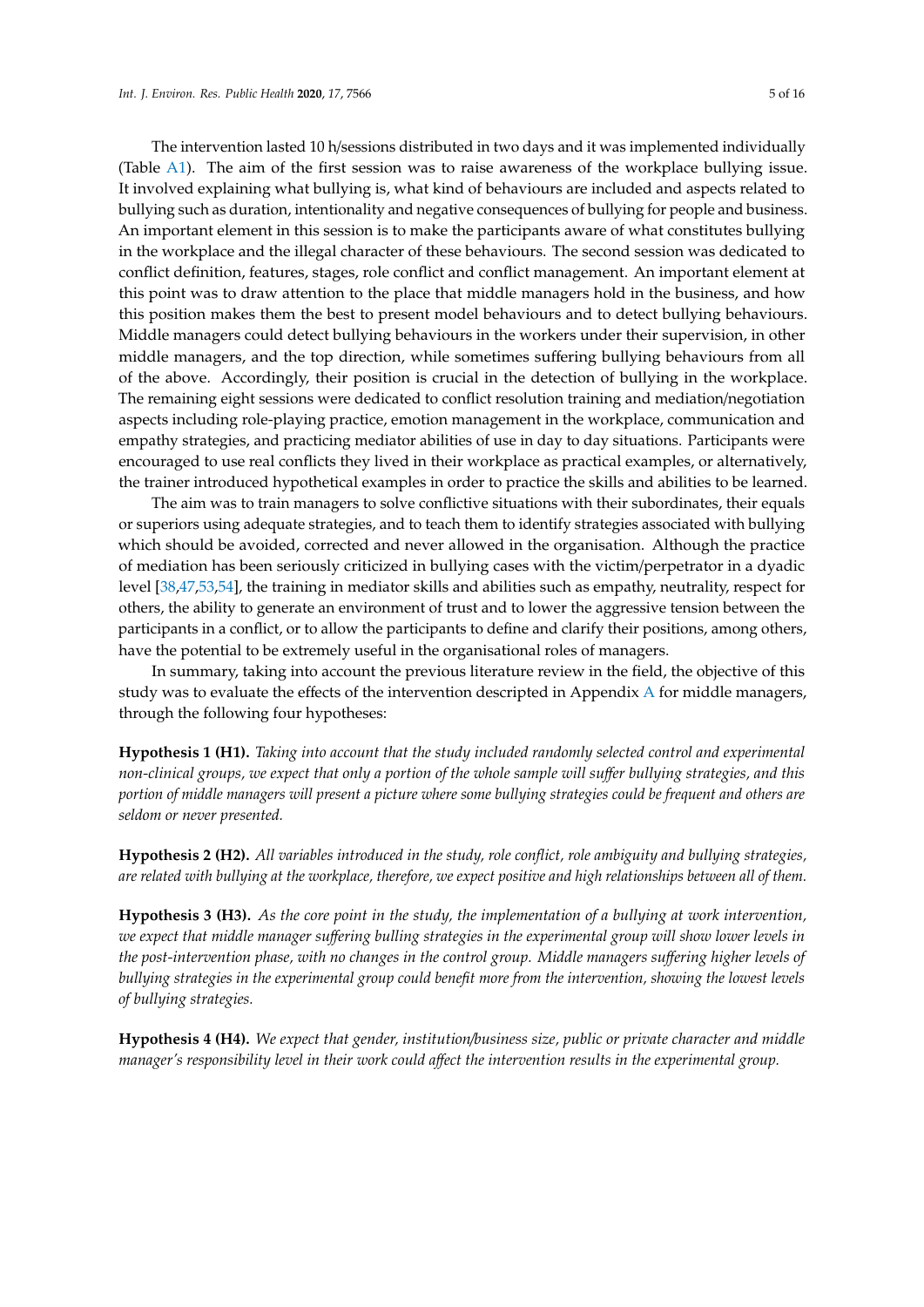# **2. Materials and Methods**

### *2.1. Participants*

The total sample was composed of 142 middle managers from different fields, including education and health (32%), private business (27%), state administration (21%) and NGOs (20%), all of them having given their consent to participate. With the agreement and authorization of the participating institutions, a schedule was established in which the intervention would be implemented. Experimental and control groups were also randomly distributed with 92 participants in the experimental group and 50 in the control group with the same number of men and women in each group. Due to the lack of relevant information in the scales by one woman in the control group, and the non-attendance to the two intervention days and the lack of important information in the scales by one of the men in the experimental group, the final sample included 140 middle managers. The experimental group was composed by 91 participants (46 women and 45 men) and the control group was made up of 49 participants (24 women and 25 men). The study was conducted in accordance with the Declaration of Helsinki, and the protocol was approved by the Ethics Committee of the University of Valencia (20160426).

#### *2.2. Inclusion and Exclusion Criteria for Participation*

The inclusion criterion was being a middle manager and the exclusion criterion was having problems speaking or understanding Spanish.

# *2.3. Instruments*

Leymann Inventory of Psychological Terror, LIPT [\[52\]](#page-14-17) validated in a Spanish population [\[55\]](#page-14-20) with the original 45 bullying actions/strategies at the workplace made up the scale. The frequency of these actions/strategies has been measured using a Likert five-response scale (never, seldom, often, quite often, always). The five factors assessed were *E*ff*ects on self-expression and communication* (e.g., "You are yelled at and loudly scolded"); *E*ff*ects on social contacts* (e.g., "You cannot talk to anyone; access to others is denied"); *E*ff*ects on personal reputation* (e.g., "Unfounded rumours about you are circulated"); *E*ff*ects on occupational situation and quality of life* (e.g., "You are given tasks that affect your self-esteem") and *E*ff*ects on physical health* (e.g., "Threats of physical violence are made").

Role Conflict and Ambiguity in Complex Organisations Scale, RCA [\[56\]](#page-14-21), adapted to a Spanish population [\[29](#page-13-13)[,57\]](#page-14-22), was used to assess *role conflict and role ambiguity*. It is comprised 13 items with a Likert seven-response scale (from 1—It does not represent my work at all, to 7—It represents perfectly my work). Eight items assess role conflict (e.g., "I have to do things that should be done differently") and five items assess role ambiguity (e.g., "I know what my responsibilities are").

The final information record concluded with the participants' last four digits of their Identification Card, gender, and questions concerning their companies'/businesses'/institutions' public or private nature, size, and responsibility level developed by the participants in their workplace.

#### *2.4. Design and Procedure*

An experimental design was used with researcher's blind procedure, where the researchers have no information about the participants' bullying strategies or conflict role and ambiguity role until the post-intervention data were obtained and introduced in the data file. This blind procedure preserves the research impartiality in the development of the intervention.

When the permissions were obtained from the companies/businesses/institutions, the participants completed and signed the informed consent, the scales with clear instructions were given and the participants completed the scales for the first time. The intervention was carried out by the first author in the order that is presented in Appendix [A.](#page-12-11) The scales were completed a second time by all participants three months after the end of the intervention. The participation in the study was anonymous, using the last four digits of the participants' Identification Card as a way to match scales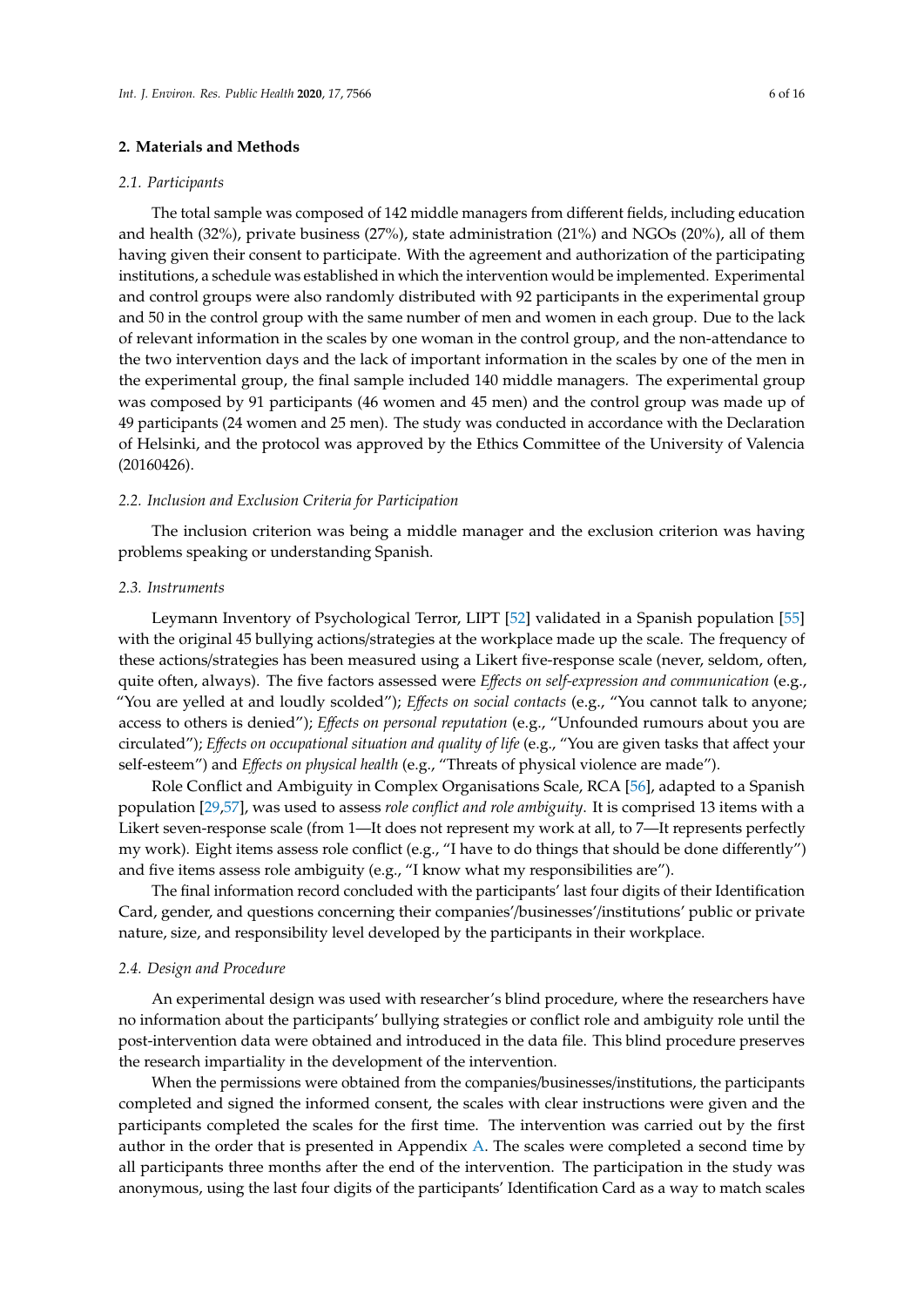and intervention attendance. Statistical analyses were conducted using the IBM SPSS Statistics for Windows Software, Version 23 (IBM Corporation, Armonk, NY, USA).

## **3. Results**

There are two aspects related to the sample characteristics that should be commented on before the results of this study are presented. Both aspects are related to the LIPT Scale in the levels *often*, *quite often and always*, levels that represent people suffering bullying effects from a medium to a high level. More women than men are in the highest levels of this scale. Thus, more middle manager women are suffering more bullying than middle manager men. The second aspect concerns the bullying at work strategies reported. We found that basically, participants are suffering mainly from *e*ff*ects on self-expression and communication* (N = 43) and *e*ff*ects on occupational situation and quality of life* (N = 31). Only a smaller number of participants reported *e*ff*ects on personal reputation* (N = 16) or *social contact*  $(N = 11)$ , most of them reporting also effects in the previous bullying strategies cited. No participant reported *e*ff*ects on physical health* in the response options of *often*, *quite often* and *always*. The individual bullying strategies more often reported were (1) "Your work is constantly criticized", (2) "You are constantly interrupted", (3) "Your superior restricts the opportunity for you to express yourself", (4) "You are continually given new tasks"; (5) "Colleagues restrict your opportunity to express yourself", (6) "You are yelled at and loudly scolded" and (7) "Your decisions are always questioned". Five of them were from the factor *e*ff*ects on self-expression and communication*. On the opposite side, we found some bullying strategies that do not represent the sample because no participant reported them more than *seldom*. This is the case of items representing the factors *e*ff*ects on social contacts* and *e*ff*ects on physical health*. From this information, we can say that the bullying strategies more often represented in the sample came from the factors *e*ff*ects of self-expression and communication* and *e*ff*ects in occupational situation and quality of life*. The *e*ff*ects on social contact and physical health* do not represent our sample due to the very low frequency presented, and therefore, they have been analysed only as a part of the variable *total bullying strategies*. *E*ff*ects on personal reputation* has an intermediate place between the first and the last two factors, and thus is included in the following analyses. These are important aspects that have to be taken into account when discussing the results.

In the pre-intervention condition, there are no significant differences between control and experimental groups in the variables studied with a single exception, the variable *role ambiguity,*  $\chi^2$  (22, *N* = 140) = 38.80, *p* < 0.05, is higher in the control group than in the experimental one. This difference remained in the post-intervention condition  $\chi^2$  (22, N = 140) = 35.61, p < 0.05, showing that the variable has been hardly affected by the intervention.

The reliability of the factors in each scale were analysed in the pre-intervention condition. The internal consistency of LIPT Scale's factors was adequate for *e*ff*ects on self-expression and communication* (α = 0.84), *e*ff*ects on personal reputation* (α = 0.75) and *e*ff*ects on occupational situation and quality of life*  $(\alpha = 0.79)$ , but reliability was low for *effects on social contacts* ( $\alpha = 0.63$ ). Due to the number of "never" answers for *e*ff*ects on physical health* items, it was not possible to determine the reliability for this factor. RCA Scale's factors showed also adequate reliability ( $\alpha$  = 0.73 for *role ambiguity* and  $\alpha$  = 0.84 for *role conflict*).

As for the participants who reported more than one bullying strategy in the levels *often*, *quite often* and/or *always* (LIPT medium-high subgroup), we found that 23 participants in the control group and 24 in the experimental group were in this situation. Those participants are the primary target of our analyses to show the effect of the intervention. Additionally, the highest point in the bullying strategies was analysed when percentile 75 was obtained, corresponding to 15 participants in the control group and to 16 in the experimental one (LIPT 75 Percentile subgroup). Accordingly, analyses are presented for the overall sample; for those people suffering from a medium to a high level of bullying at work strategies and, finally for those participants in the top level of bullying strategies, always in both control and experimental groups. There were more women than men suffering bullying strategies in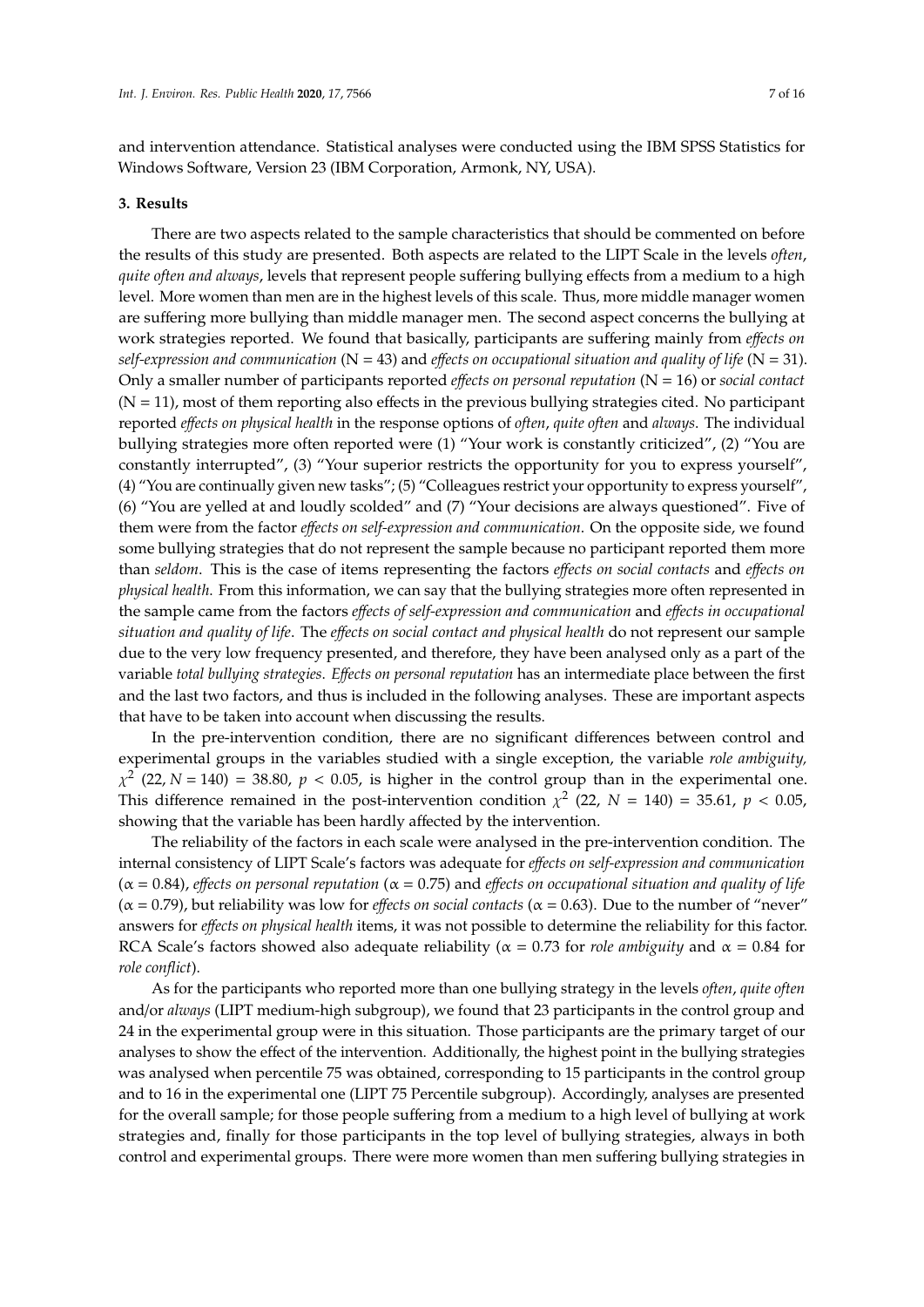these two situations, LIPT medium-high subgroup (30 women and 17 men) and LIPT 75 Percentile subgroup (22 women and 9 men).

Table [1](#page-7-0) shows the Pearson correlations between the variables studied in the pre-intervention phase. All relations are positive and highly significant. The lowest value corresponding to the relationship between role conflict and role ambiguity ( $r = 0.26$ ;  $p = 0.004$ ). The relationships between role conflict with the remaining bullying strategies are higher than the corresponding to role ambiguity with bullying strategies. As it is expected, the different bullying strategies show high relationships between them.

<span id="page-7-0"></span>

| Variables                                     |           |           |           | 4         | 6<br>5    |
|-----------------------------------------------|-----------|-----------|-----------|-----------|-----------|
| 1. Role conflict                              |           |           |           |           |           |
| 2. Role ambiguity                             | $0.26**$  |           |           |           |           |
| 3. Self-expression and communication          | $0.47***$ | $0.39***$ |           |           |           |
| 4. Personal reputation                        | $0.39***$ | $0.29**$  | $0.62***$ |           |           |
| 5. Occupational situation and quality of life | $0.42***$ | $0.38***$ | $0.65***$ | $0.55***$ |           |
| 6. Total bullying strategies                  | $0.49***$ | $0.41***$ | $0.92***$ | $0.81***$ | $0.83***$ |

**Table 1.** Relationships between the variables.

Tables [2](#page-8-0) and [3](#page-8-1) show results from the ANOVAs with repeated measures analyses for control and experimental groups in the three subsamples according to the bullying strategies level suffered. When the analysis is performed in the sample with all participants, including those with low or very low bullying strategies, there are no significant differences in the control and experimental groups between the pre-intervention and post-intervention phases for any of the variables assessed; however, looking at the means, it is noticeable that whereas in the control group most of the bullying strategies had higher levels in the post-intervention phase, they were lower in the experimental group, although not enough to show significant differences.

When only those participants suffering medium-to-high bullying strategies were included in the analysis, the picture was completely different. There are significant differences between the pre-intervention and the post-intervention phases in the experimental group in *e*ff*ects on self-expression* and communication (F(1,23) = 5.39,  $p = 0.030$ ;  $\eta^2 = 0.19$ ), effects on occupational situation and quality *of life* (*F*(1,23) = 6.58,  $p = 0.017$ ;  $\eta^2 = 0.22$ ) and *total number of bullying strategies* (*F*(1,23) = 6.25,  $p = 0.020$ ;  $\eta^2 = 0.22$ ). In these variables, participants get lower significant bullying strategies in the post-intervention than in the pre-intervention phase. The size effects of these differences are moderate.

Concentrating on the highest point in the continuum of bullying strategies suffered, the percentile 75 subgroup shows significant differences between pre-intervention and post-intervention in the experimental group in almost all the variables analysed: *e*ff*ects on self-expression and communication*  $(F(1,15) = 14.95, p = 0.002; \eta^2 = 0.52$ ), effects on personal reputation  $(F(1,15) = 5.50, p = 0.034; \eta^2 = 0.28)$ , *e*ff*ects on occupational situation and quality of life* (*F*(1,15) = 10.17, *p* = 0.007; η *<sup>2</sup>* = 0.42), *total number of bullying strategies* (*F*(1,15 = 18.65, *p* = 0.001;  $\eta^2$  = 0.57) and *role conflict* (*F*(1,15) = 6.46, *p* = 0.024;  $\eta^2$  = 0.32). Again, the bullying strategies in the post-intervention are lower than in the pre-intervention phase. The size effects are large in *e*ff*ects on self-expression and communication* and *total number of bullying strategies*, being moderate in *e*ff*ects on occupational situation and quality of life*, *personal reputation and role conflict*. As it was expected, *role ambiguity* does not show significant differences.

<sup>\*\*</sup>  $p \leq 0.01$ ; \*\*\*  $p \leq 0.001$ .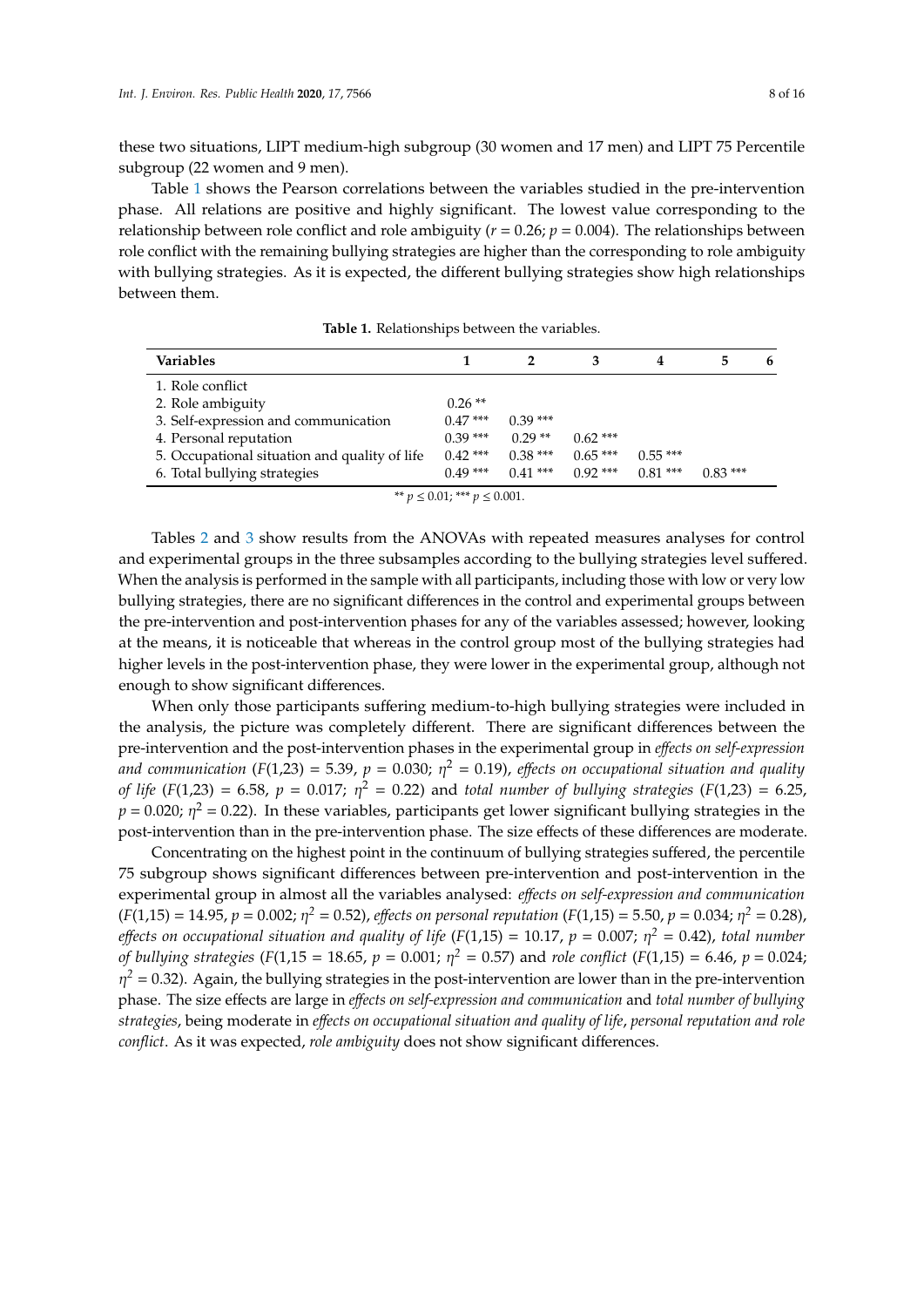| Group/Sub-Groups    | Self-Expression and Communication                                             |           |           |       |           |              |                          |              | <b>Personal Reputation</b> |           |       |           |             |       |  |
|---------------------|-------------------------------------------------------------------------------|-----------|-----------|-------|-----------|--------------|--------------------------|--------------|----------------------------|-----------|-------|-----------|-------------|-------|--|
|                     | G                                                                             | ${\bf P}$ | ${\bf N}$ | M     | <b>SD</b> | $\mathbf{F}$ | Sig.                     | G            | P                          | ${\bf N}$ | M     | SD        | F           | Sig.  |  |
| All                 | $\mathsf{C}$                                                                  | Pre       | 49        | 16.39 | 5.93      |              |                          | $\mathsf{C}$ | Pre                        | 49        | 17.20 | 3.58      |             |       |  |
| participants        |                                                                               | Post      | 49        | 16.59 | 6.41      | 0.27         | $\overline{\phantom{0}}$ |              | Post                       | 49        | 17.57 | 4.10      | 3.13        |       |  |
|                     | E                                                                             | Pre       | 91        | 14.55 | 4.54      |              |                          | E            | Pre                        | 91        | 15.87 | 1.61      |             |       |  |
|                     |                                                                               | Post      | 91        | 13.79 | 4.55      | 1.83         | $\overline{\phantom{0}}$ |              | Post                       | 91        | 15.64 | 1.91      | 0.66        |       |  |
| <b>LIPT</b>         | $\mathsf{C}$                                                                  | Pre       | 23        | 20.39 | 6.38      |              |                          | $\mathsf{C}$ | Pre                        | 23        | 19.17 | 4.41      |             |       |  |
| Medium-             |                                                                               | Post      | 23        | 20.09 | 7.65      | 0.20         | $\overline{\phantom{0}}$ |              | Post                       | 23        | 19.73 | 5.10      | 1.98        |       |  |
| High                | E                                                                             | Pre       | 24        | 19.21 | 4.58      |              |                          | E            | Pre                        | 24        | 17.08 | 2.16      |             |       |  |
|                     |                                                                               | Post      | 24        | 16.29 | 5.87      | 5.39         | 0.030                    |              | Post                       | 24        | 16.29 | 2.74      | 1.20        |       |  |
|                     | C                                                                             | Pre       | 15        | 23.13 | 6.33      |              |                          | $\mathsf{C}$ | Pre                        | 15        | 20.93 | 4.51      |             |       |  |
| LIPT <sub>75</sub>  |                                                                               | Post      | 15        | 23.07 | 7.95      | 0.01         | $\overline{\phantom{0}}$ |              | Post                       | 15        | 21.80 | 5.21      | 2.03        |       |  |
| percentile          | E                                                                             | Pre       | 16        | 21.33 | 21.33     |              |                          | E            | Pre                        | 16        | 18.20 | 18.20     |             |       |  |
|                     |                                                                               | Post      | 16        | 15.93 | 15.93     | 14.95        | 0.002                    |              | Post                       | 16        | 16.07 | 16.07     | 5.50        | 0.034 |  |
| Group/Sub-Groups    | Occupational Situation and Quality of Life<br><b>Total Bulling Strategies</b> |           |           |       |           |              |                          |              |                            |           |       |           |             |       |  |
|                     | G                                                                             | P         | ${\bf N}$ | M     | <b>SD</b> | $\mathbf{F}$ | Sig.                     | G            | $\mathbf{P}$               | ${\bf N}$ | M     | <b>SD</b> | $\mathbf F$ | Sig.  |  |
| All<br>participants | C                                                                             | Pre       | 49        | 9.10  | 3.49      |              |                          | $\mathsf{C}$ | Pre                        | 49        | 55.38 | 12.52     |             |       |  |
|                     |                                                                               | Post      | 49        | 9.06  | 3.42      | 0.27         | -                        |              | Post                       | 49        | 55.90 | 13.34     | 0.82        |       |  |
|                     | E                                                                             | Pre       | 91        | 8.58  | 2.86      |              |                          | E            | Pre                        | 91        | 51.21 | 8.22      |             |       |  |
|                     |                                                                               | Post      | 91        | 7.80  | 2.15      | 3.77         | -                        |              | Post                       | 91        | 49.63 | 8.62      | 2.19        |       |  |
| <b>LIPT</b>         | C                                                                             | Pre       | 23        | 10.52 | 4.51      |              |                          | $\mathsf{C}$ | Pre                        | 23        | 63.43 | 14.31     |             |       |  |
| Medium-             |                                                                               | Post      | 23        | 10.44 | 4.43      | 2.10         | $\overline{\phantom{0}}$ |              | Post                       | 23        | 63.61 | 16.01     | 0.01        |       |  |
| High                | E                                                                             | Pre       | 24        | 10.88 | 3.68      |              |                          | E            | Pre                        | 24        | 59.71 | 10.37     |             |       |  |
|                     |                                                                               | Post      | 24        | 8.75  | 3.02      | 6.58         | 0.017                    |              | Post                       | 24        | 53.83 | 11.24     | 6.25        | 0.020 |  |
|                     | C                                                                             | Pre       | 15        | 12.33 | 4.67      |              |                          | C            | Pre                        | 15        | 70.73 | 12.72     |             |       |  |
| LIPT <sub>75</sub>  |                                                                               | Post      | 15        | 12.13 | 4.63      | 3.50         | $\overline{\phantom{0}}$ |              | Post                       | 15        | 71.07 | 15.15     | 0.05        |       |  |
| percentile          | E                                                                             | Pre       | 16        | 12.07 | 4.06      |              |                          | E            | Pre                        | 16        | 64.40 | 7.15      |             |       |  |
|                     |                                                                               |           |           |       |           |              |                          |              |                            |           |       |           |             |       |  |

<span id="page-8-0"></span>**Table 2.** Repeated measures analysis. Bullying strategies before and after the intervention for control and experimental group.

 $G = \text{group}; P = \text{phase}; C = \text{control group}; E = \text{experimental group}; M = \text{mean}; SD = \text{Standard Deviation}; F = F \text{ ratio};$ Sig = Significance value; – = non-significant.

| Group/Sub-Groups   | <b>Role Conflict</b> |      |    |       |       |      |       | <b>Role Ambiguity</b> |      |    |       |      |      |      |
|--------------------|----------------------|------|----|-------|-------|------|-------|-----------------------|------|----|-------|------|------|------|
|                    | G                    | P    | N  | M     | SD    | F    | Sig.  | G                     | P    | N  | M     | SD   | F    | Sig. |
| All participants   | C                    | Pre  | 49 | 29.69 | 11.51 |      |       | C                     | Pre  | 49 | 16.04 | 5.20 |      |      |
|                    |                      | Post | 49 | 29.39 | 11.81 | 0.35 | -     |                       | Post | 49 | 16.40 | 6.90 | 0.22 |      |
|                    | E                    | Pre  | 91 | 29.24 | 10.50 |      |       | E                     | Pre  | 91 | 13.09 | 4.41 |      |      |
|                    |                      | Post | 91 | 28.40 | 10.41 | 0.44 |       |                       | Post | 91 | 13.66 | 4.35 | 0.01 |      |
| <b>LIPT</b>        | C                    | Pre  | 23 | 34.35 | 7.67  |      |       | C                     | Pre  | 23 | 17.91 | 4.76 |      |      |
| Medium-            |                      | Post | 23 | 31.58 | 9.90  | 1.20 | -     |                       | Post | 23 | 19.35 | 8.07 | 1.01 |      |
| High               | E                    | Pre  | 24 | 34.21 | 7.67  |      |       | E                     | Pre  | 24 | 14.33 | 5.29 |      |      |
|                    |                      | Post | 24 | 31.58 | 9.90  | 1.29 | -     |                       | Post | 24 | 14.17 | 4.06 | 0.02 |      |
|                    | C                    | Pre  | 15 | 38.27 | 7.77  |      |       | C                     | Pre  | 15 | 19.33 | 4.48 |      |      |
| LIPT <sub>75</sub> |                      | Post | 15 | 37.33 | 8.52  | 2.50 | -     |                       | Post | 15 | 19.93 | 4.62 | 2.39 |      |
| percentile         | E                    | Pre  | 16 | 35.87 | 8.63  |      |       | E                     | Pre  | 16 | 14.53 | 5.64 |      |      |
|                    |                      | Post | 16 | 28.47 | 10.63 | 6.46 | 0.024 |                       | Post | 16 | 14.20 | 4.36 | 0.02 |      |

<span id="page-8-1"></span>**Table 3.** Repeated measures analysis. Role conflict and role ambiguity variables before and after the intervention for control and experimental group.

 $G = \text{group}; P = \text{phase}; C = \text{control group}; E = \text{experimental group}; M = \text{mean}; SD = \text{Standard Deviation}; F = F \text{ ratio};$  $Sig = Significance value$ ;  $-$  = non-significant.

A second ANOVA analysis included inter-group variables such as gender, business or institution size, business or institution public/private character and middle manager's responsibility level. None of these independent variables produced significant interaction with the previous variables studied between the pre-intervention and post-intervention in the control or experimental groups, with the only exception of responsibility level developed in their work by the middle managers. A significant interaction was shown in the factor *e*ff*ects on occupational situation and quality of life* in the experimental group with the manager's responsibility level, in the comparison with all participants  $(F(1,89) = 4.28$ ,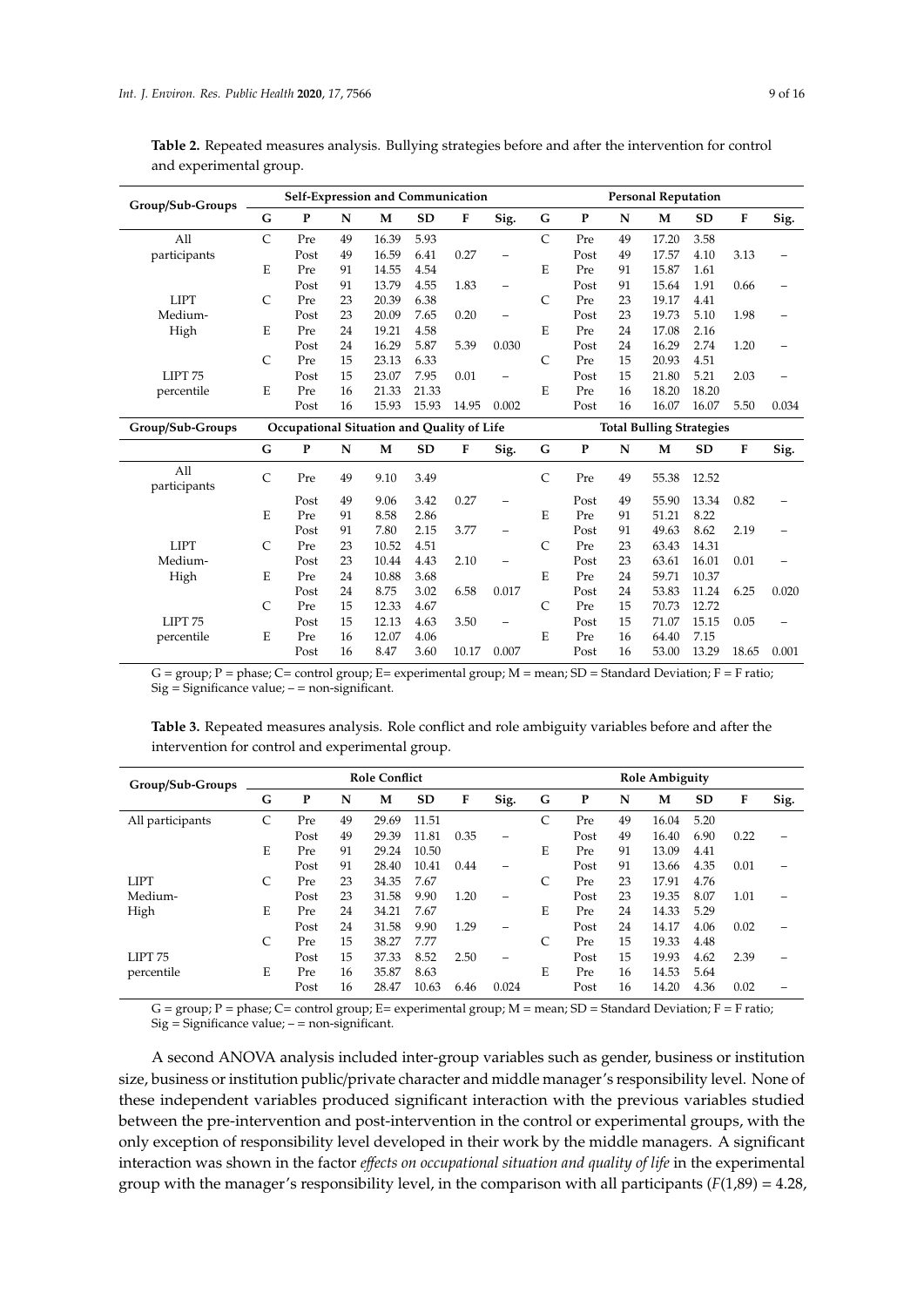$p = 0.042$ ;  $\eta^2$  = 0.06) and also in the comparison with the participants suffering medium-to-high bullying strategies( $F(1,22) = 4.72$ ,  $p = 0.041$ ;  $\eta^2 = 0.18$ ). Whereas the variable *effects on occupational situation and quality of life* in managers with intermediate responsibility level showed similar scores between pre-intervention and post-intervention phases, those with high responsibility showed lower scores in *e*ff*ects on occupational situation and quality of life* in the post-intervention than in the pre-intervention phase. Both interactions show a moderate size effect. The 75th percentile bullying strategies subsample was analysed using the non-parametric Wilcoxon signed-rank test, obtaining significant differences between pre-intervention and post-intervention in the experimental group with high responsibility for the factors *e*ff*ects on self-expression and communication* (*p* = 0.028) *e*ff*ects on personal reputation* (*p* = 0.026), *e*ff*ects on occupational situation and quality of life* (*p* = 0.027) and *total number of bullying at work strategies* ( $p = 0.027$ ), with lower effects in the post-intervention than in the pre-intervention phase. Figure [1](#page-9-0) shows the effects on *occupational situation and quality of life* in the three comparisons: all participants, LIPT medium-to-high subgroup and 75th percentile subgroup in bullying strategies for medium responsibility and high responsibility in the experimental group between pre-intervention and post-intervention.

<span id="page-9-0"></span>

Figure 1. Intervention effects on occupational situation and quality of life in the experimental group.

None of the cases, neither in the case of all participants, nor for participants who suffered None of the cases, neither in the case of all participants, nor for participants who suffered medium‐to‐high levels of bullying strategies, nor in the case of participants from the 75th percentile, medium-to-high levels of bullying strategies, nor in the case of participants from the 75th percentile, showed significant differences between the pre‐intervention and post‐intervention scores in the showed significant differences between the pre-intervention and post-intervention scores in the control group. In addition, none of the independent variables analysed produced any significant interaction in the control group.

# **4. Discussion 4. Discussion**

The choice of middle managers as a sample in this study has determined that the effects of The choice of middle managers as a sample in this study has determined that the effects of bullying strategies occurred mainly in self-expression and communication and occupational situation and quality of *life*. To them, the variable *role conflict* was added. The random selection of participants demonstrated that not all of them were the target of bullying activities. Because of these initial conditions the intervention was expected to have effects in middle manager suffering bulling strategies, mainly those suffering from medium‐to‐high levels. The results confirm that the intervention reduced the four factors significantly when pre-intervention and post-intervention three months after the end of the intervention were compared. The expected decrease was clearly noticeable, but only when participants who were suffering bullying strategies from a medium to a high level were analysed. These results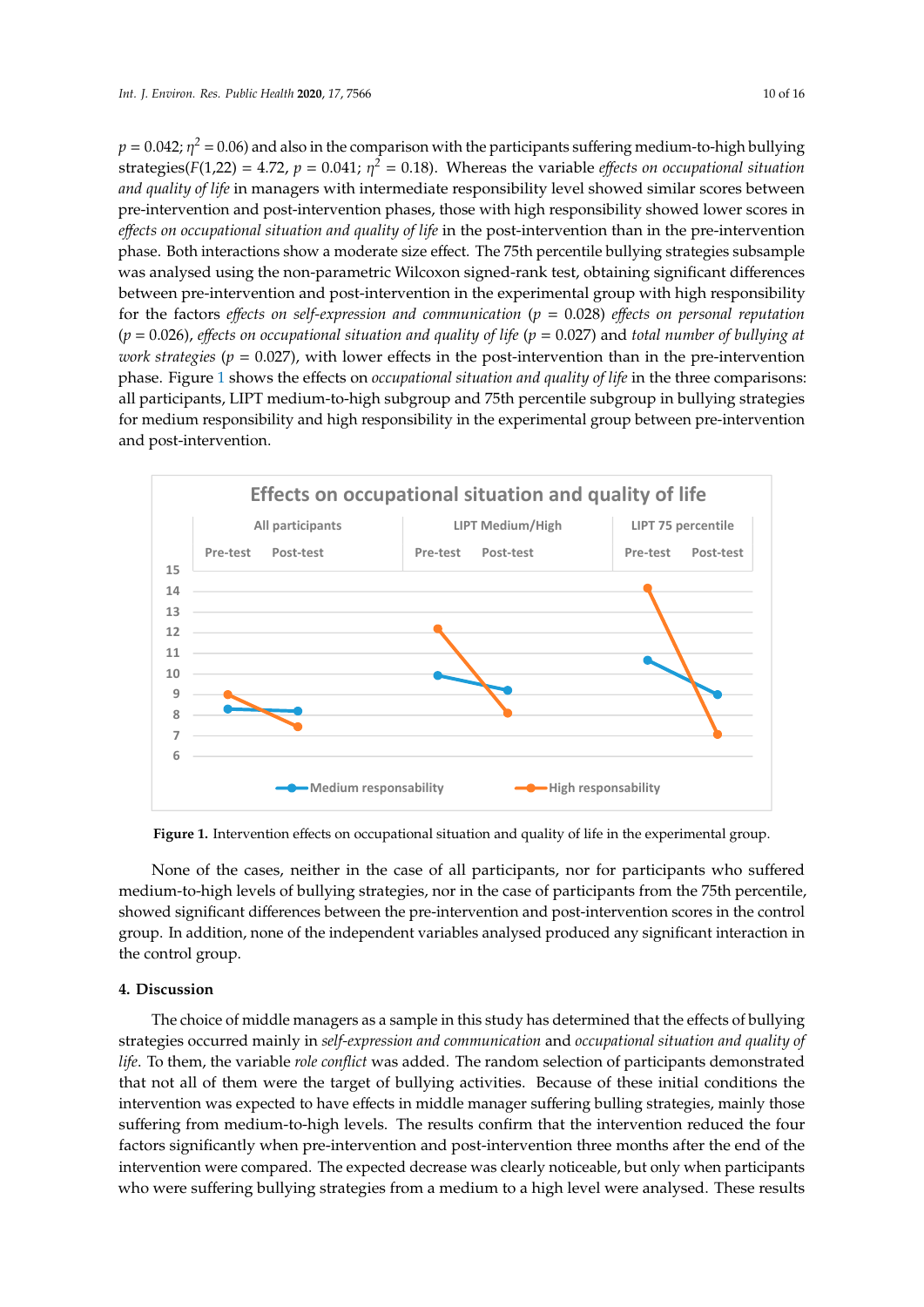confirm Leymann [\[11\]](#page-12-7), Einarsen [\[24\]](#page-13-8) and Zapf and Gross [\[36\]](#page-14-1) models of bullying at work. Going further, studying a non-clinic sample suffering some of the bullying strategies from the LIPT scale, where few participants experience bullying in *personal reputation* and *social contact* and none of them suffered *e*ff*ect on physical health*, the study shows that a key element in the fight against bullying is to intervene in the early stages of bullying at the workplace to avoid more serious consequences. Therefore, our results support hypothesis 1 and the relevance of the escalation process and the value to identify and correct the bullying strategies at the beginning, in the early phases of the bullying. [\[13](#page-13-15)[,14](#page-13-0)[,32\]](#page-13-17).

Although all variables in the study presented positive and high relationships, confirming hypothesis 2, *role conflict and ambiguity* variables have shown a very different picture in the study. *Role conflict* has been affected by the intervention mainly in the participants who are in the top of bullying strategies, the 75th percentile. They were suffering more bullying strategies, but the intervention not only reduced these strategies but also *role conflict*. It seems that the training in middle managers has helped them to deal with incongruence or incompatibility in the tasks required of them. On the other hand, the intervention does not seem to have any effect on *role ambiguity*. These results confirm the importance of *role conflict* in middle managers, a variable they are more susceptible to suffer than *role ambiguity*. They are between the superiors and the subordinates, therefore, the role they perform is clear, hence its low level of role ambiguity; but from a functional point of view they have to transmit orders from the top management and have to organize the work of subordinates, so they are exposed to possible conflicts doing their work [\[23,](#page-13-7)[29,](#page-13-13)[30\]](#page-13-14). Therefore, hypothesis 3 has been confirmed only partially.

These results also support the important role of managers as important elements in the prevention, identification and correction of the early stages of bullying in the workplace [\[8,](#page-12-9)[40,](#page-14-5)[41,](#page-14-6)[43,](#page-14-15)[44,](#page-14-8)[50\]](#page-14-14). Furthermore, taking into account the multilevel intervention model [\[47\]](#page-14-11), where effects in a level will affect other levels, not only managers were suffering bullying strategies at a lower rate after the intervention, they would also be more aware and sensitive to those bullying strategies in their equals and subordinates and they will be more prepared to deal with conflicts and relations with their superiors. Likewise, the study supports the thesis of Fox and Stallworth [\[40\]](#page-14-5) about the importance of an intervention on workplace bullying designed to be applied at different working roles in the organisation, where middle managers were included as key element.

Perhaps the more interesting aspect of our results refers to the role of manager's responsibility level in his/her work. The intervention has been effective specially in the factor *e*ff*ects on occupational situation and quality of life* for those who carry high responsibility in the workplace, that is, those that are middle managers are in a high organisation level. They are very close to top managers which have the power to introduce changes in the policy of the company, and a high possibility of success in correcting or even preventing the development of bullying in the organisation [\[40](#page-14-5)[,41](#page-14-6)[,43](#page-14-15)[,44\]](#page-14-8).

Although this research was not looking for gender differences, when the medium-to-high level or the 75th percentile subgroups were obtained in bullying strategies suffered, women were more represented than men in a significant proportion. While this result confirms previous findings in a Spanish population [\[58](#page-15-0)[–60\]](#page-15-1), it should be taken with caution due to the small number of participants. Gender differences in bullying at the workplace seems to be inconsistent and inconclusive with many elements affecting gender differences, such as sample's nationality, sector where the participants are working, measure methods used in the study, sample's social power, and the position in the organisation hierarchy responsibility level of middle managers is one of them [\[61\]](#page-15-2). Accordingly, hypothesis 4 has been confirmed only partially due to gender and middle manager's responsibility level seemingly playing a role in the intervention implemented in this study.

It is noteworthy that the results presented in the study support the psychosocial safety climate theory [\[33–](#page-13-18)[35\]](#page-14-0) corroborating the importance of identifying and correcting bullying strategies to prevent the *mistreatment climate*, the important role played by role conflict in middle managers' *work environment or design,* and the emphasis in the time when the intervention should be proposed in order to prevent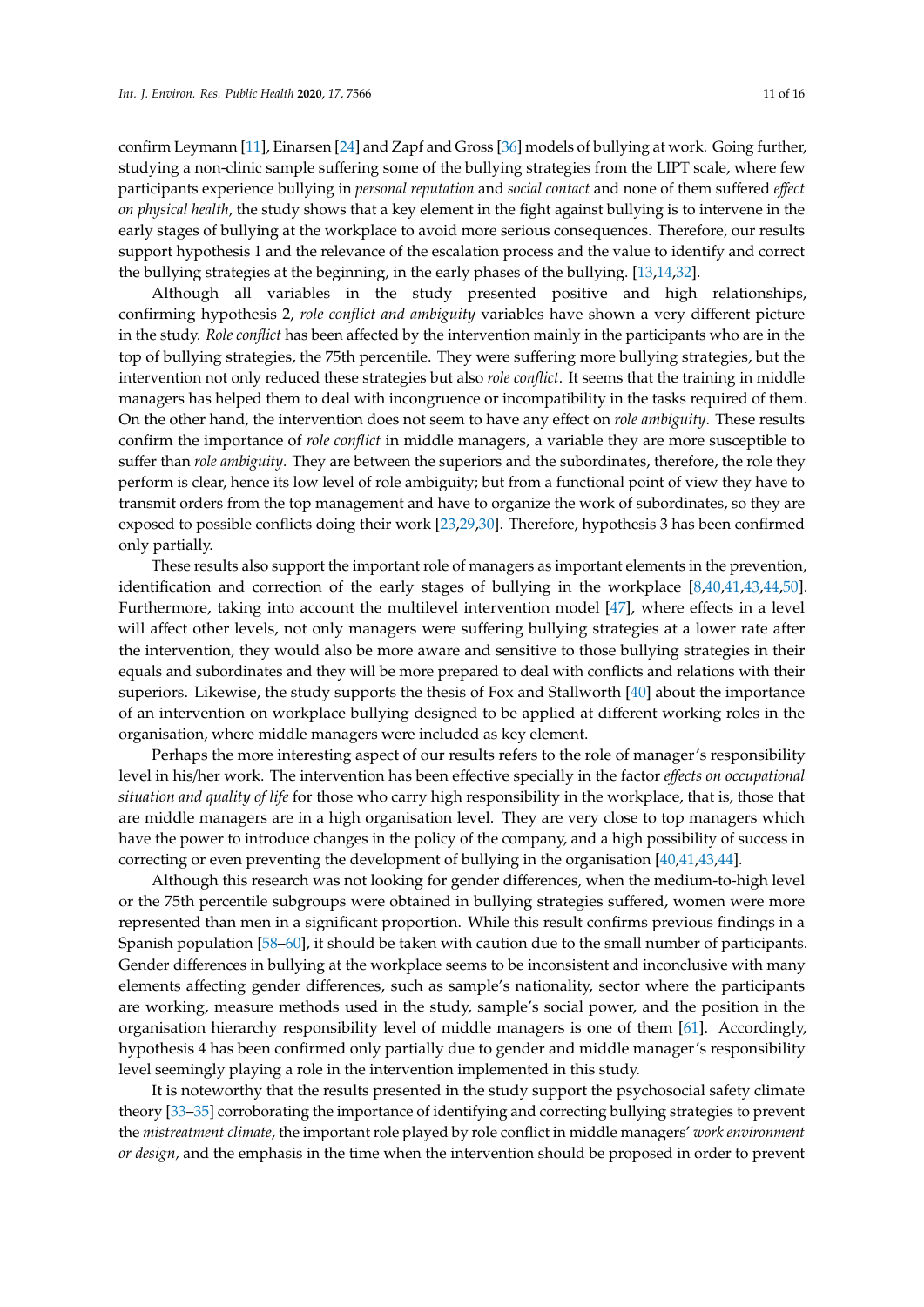*conflict escalating to* serious bullying strategies. Furthermore, a crucial point could be the implication of middle managers in the previous three regulating processes.

Managers have been under-examined in the bullying at work literature, being studied as perpetrators of bullying [\[62\]](#page-15-3) but ignoring the role they could have suffering, preventing, detecting and correcting bullying behaviours in the organisation. Thus, engaging them in creating a respectful workplace through their training represents one of the best measures in eliminating bullying from organisations. Training middle managers on bullying characteristics, consequences and legislation, conflict resolution strategies, problem solving, supportive actions and mediation abilities provides them with the skills and abilities to manage stressors and bullying activities in their workplace [\[34\]](#page-13-19).

Several limitations are present in this research. Firstly, the sample was selected from a Spanish population in the sectors of education, health, private business, state administration and NGOs, therefore, the results should be framed by these fields. Secondly, due to the fact that the sample suffered mainly from *self-expression and communication*, *personal reputation*, and *occupational situation and quality of life* bullying at the workplace strategies, the effect of the intervention in other bullying strategies has not been verified. Finally, the data have been obtained through self-reporting, which leads to possible biases. Future research should concentrate on interventions with longer tracing of participants in order to know if they have contributed to the establishment of long-term behavioural habits, making the workplace fairer and more respectful, and the organisation more efficient.

The study contributes to the progress in the treatment of bullying at work, from a perspective of bullying as an escalation process with an exposure to systematic and frequent verbal, non-physical, and non-sexual aggressive behaviour at the workplace in the early stages [\[32\]](#page-13-17). The intervention we have implemented is addressed to the early stages of conflicts which have a reasonable probability to become severe bullying situations over time.

# **5. Conclusions**

Our results show that, at the early stages in a bullying situation and mainly with *e*ff*ects on self-expression and communication*, *personal reputation*, *occupational situation and quality of life* and *role conflict*, an intervention based on the training of middle managers, mainly those with higher responsibilities in their organisations, reduces bullying strategies and role conflict. This makes managers aware of bullying situations and more conscious about bullying consequences, inducing them to work as good role models and enabling them to detect and stop conflicts that could evolve into bullying situations. However, further work in the area would be appropriate for a deeper analysis.

**Author Contributions:** Conceptualization, E.B., Á.B. and A.D.; methodology, E.B., Á.B. and A.D.; formal analysis, E.B., Á.B. and A.D.; investigation, E.B., Á.B. and A.D.; resources, E.B.; writing—original draft preparation, A.D.; writing—review and editing, E.B., Á.B. and A.D.; supervision, Á.B. and A.D.; All authors have read and agreed to the published version of the manuscript.

**Funding:** This research received no external funding.

**Acknowledgments:** The authors thank all of the participants in the study.

**Conflicts of Interest:** The authors declare no conflict of interest.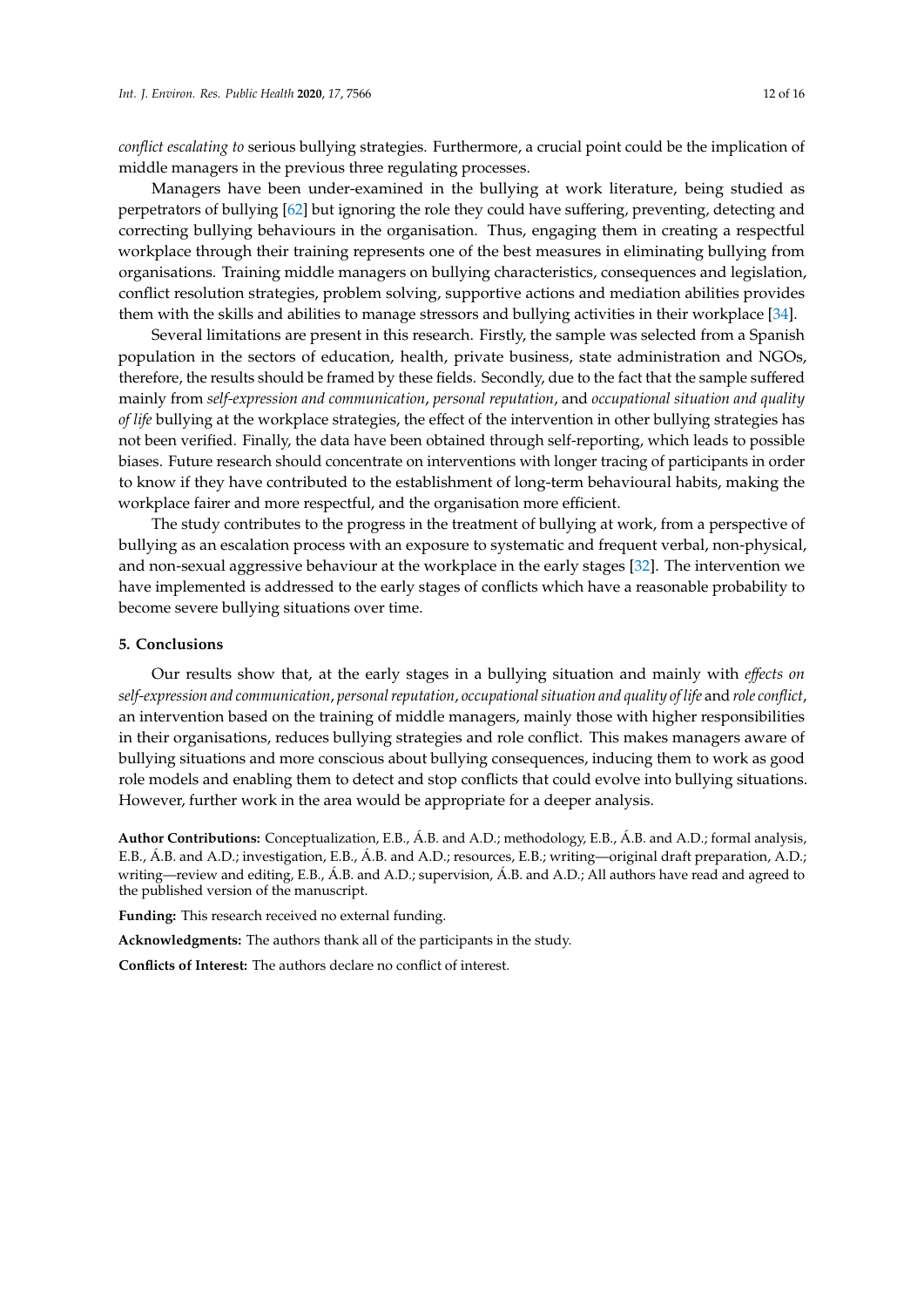# <span id="page-12-11"></span><span id="page-12-10"></span>**Appendix A**

## **Table A1.** Bullying at Work Intervention.

| Hours          | Day 1                                                                                                                                                                                                                                                                                                                                                                         | Day 2                                                                                                                                                                                                                                                                                                                                      |
|----------------|-------------------------------------------------------------------------------------------------------------------------------------------------------------------------------------------------------------------------------------------------------------------------------------------------------------------------------------------------------------------------------|--------------------------------------------------------------------------------------------------------------------------------------------------------------------------------------------------------------------------------------------------------------------------------------------------------------------------------------------|
| 1              | <b>BULLYING AWARENESS</b><br>- Bullying at work: Definition, features, phases and<br>consequences.<br>-Bullying at work legislation (regional and national).<br>-Case-example: 55-years-old middle manager suffering<br>bullying. He/she was diagnosed with mixed anxiety and<br>depression disorders and, after reporting the case,<br>obtained a favourable legal sentence. | MEDIATION/NEGOTIATION INTRODUCTION<br>- Mediation and negotiation definitions, features and<br>stages.<br>- Role playing.<br>-Practice with examples or situations proposed by<br>participants or alternatively those proposed by the<br>trainer using role-playing.                                                                       |
| $\overline{2}$ | CONFLICT/AMBIGUITY AWAREMENT AND<br><b>MANAGEMENT</b><br>- Conflict/ambiguity features, types and phases in the<br>conflict process.<br>- Role conflict/role ambiguity definitions.<br>- Conflict/ambiguity management.<br>- Practice with examples or situations proposed by<br>participants or alternatively those proposed by the<br>trainer.                              | <b>MEDIATION/NEGOTIATION SKILLS AND</b><br>PRACTICE 1<br>- The mediator/negotiator role.<br>- Emotion management. The messages using "I" and<br>"we" that facilitate the expression of emotions.<br>- Practice using the previous expressions in situations<br>proposed by participants or alternatively those proposed<br>by the trainer. |
| $\mathbf{2}$   | <b>CONFLICT TRAINING</b><br>- Brainstorming in conflict resolution.<br>- Training in conflict resolution.<br>- Role of empathy and humour in appropriate<br>communication.<br>- Practice with examples or situations proposed by<br>participants or alternatively those proposed by the<br>trainer.                                                                           | MEDIATION/NEGOTIATION SKILLS AND<br><b>PRACTICE 2</b><br>- Watch and discuss the video "How to solve conflicts.<br>Managers and Middle managers".<br>- Appreciative inquiry.<br>-Practice using role-playing in the mediation stages using<br>the video cases and proposing appreciative<br>conversations.<br>- Final discussion           |

#### **References**

- <span id="page-12-0"></span>1. Losa-Iglesias, M.E.; Becerro de Bengoa-Vallejo, R. Prevalence of bullying at work and its association with self-steem scores in a Spanish nurse sample. *Contemp. Nurse.* **2012**, *42*, 2–10. [\[CrossRef\]](http://dx.doi.org/10.5172/conu.2012.42.1.2)
- 2. García-García, J.; Ortega, E.; de la Fuente, L.; Zaldivar, F.; Gil-Fenoy, M.J. Systematic review of the prevalence of school violence in Spain. *Procedia Soc. Behav. Sci.* **2017**, *237*, 125–129. [\[CrossRef\]](http://dx.doi.org/10.1016/j.sbspro.2017.02.052)
- <span id="page-12-1"></span>3. Trujillo, F. *España Frente al Acoso Laboral: Un Estudio Comparativo con Canada. [Spain Against Workplace Harassment: A Comparative study with Canada]*; Atelier Libros: Barcelona, Spain, 2017.
- <span id="page-12-2"></span>4. Di Martino, V.; Hoel, H.; Cooper, C.L. *Preventing Violence and Harassment in the Workplace*; European Foundation for the Improvement of Living and Working Conditions: Dublin, Ireland, 2003.
- <span id="page-12-3"></span>5. TUC, The Trade Union Congress. Nearly a Third of People are Bullied at Work, says TUC. Available online: https://www.tuc.org.uk/news/[nearly-third-people-are-bullied-work-says-tuc](https://www.tuc.org.uk/news/nearly-third-people-are-bullied-work-says-tuc) (accessed on 20 January 2019).
- <span id="page-12-4"></span>6. UNISON, The Public Service Union. Harassment at Work. Available online: https://[www.unison.org.uk](https://www.unison.org.uk/get-help/knowledge/discrimination/bullying-and-harassment/)/gethelp/knowledge/discrimination/[bullying-and-harassment](https://www.unison.org.uk/get-help/knowledge/discrimination/bullying-and-harassment/)/ (accessed on 10 January 2019).
- <span id="page-12-5"></span>7. Baillien, E.; De Cuyper, N.; De Witte, H. Job autonomy and workload as antecedents of workplace bullying: A two-wave test of Karasek's job demand control model for targets and perpetrators. *J. Occup. Organ. Psychol.* **2011**, *84*, 191–208. [\[CrossRef\]](http://dx.doi.org/10.1348/096317910X508371)
- <span id="page-12-9"></span>8. Salin, D. The significance of gender in the prevalence, forms and perceptions of workplace bullying. *NOS* **2003**, *5*, 30–50. Available online: http://[hdl.handle.net](http://hdl.handle.net/10227/290)/10227/290 (accessed on 1 January 2019).
- 9. Samnani, A.K.; Boekhorst, J.A.; Harrison, J.A. The acculturation process: Antecedents, strategies, and outcomes. *J. Occup. Organ. Psychol.* **2013**, *86*, 166–183. [\[CrossRef\]](http://dx.doi.org/10.1111/joop.12012)
- <span id="page-12-6"></span>10. Woodrow, C.; Guest, D.E. Leadership and approaches to the management of workplace bullying. *Eur. J. Work Organ. Psychol.* **2017**, *26*, 221–233. [\[CrossRef\]](http://dx.doi.org/10.1080/1359432X.2016.1243529)
- <span id="page-12-7"></span>11. Leymann, H. The content and development of mobbing at work. *Eur. J. Work Organ. Psychol.* **1996**, *5*, 165–184. [\[CrossRef\]](http://dx.doi.org/10.1080/13594329608414853)
- <span id="page-12-8"></span>12. Baillien, E.; Neyens, I.; De Witte, H.; De Cuyper, N. A qualitative study on the development of workplace bullying: Towards a three ways model. *J. Community Appl. Soc. Psychol.* **2009**, *19*, 1–16. [\[CrossRef\]](http://dx.doi.org/10.1002/casp.977)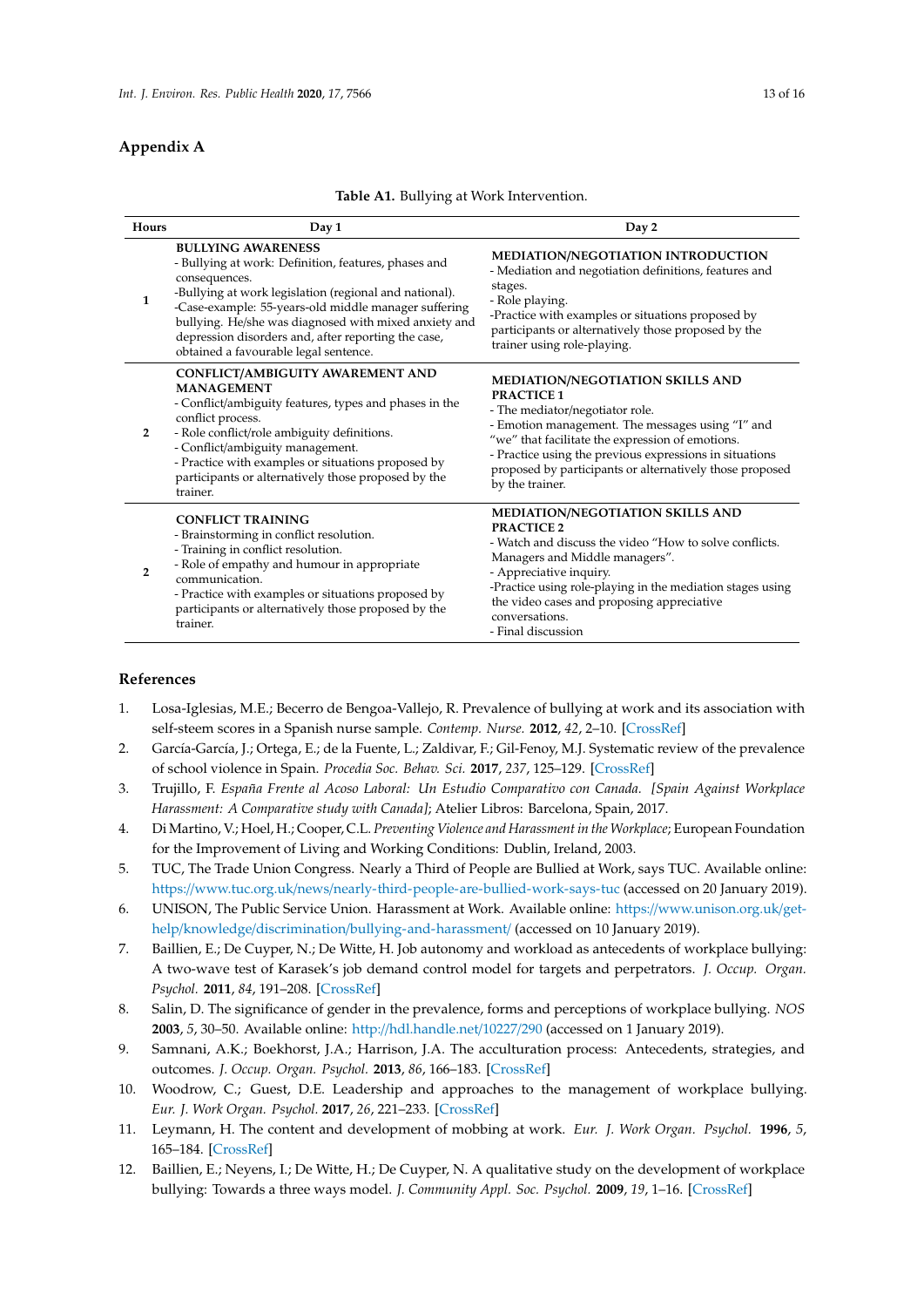- <span id="page-13-15"></span>13. Einarsen, S.E.; Hoel, H.; Zapf, D.; Cooper, C.L. The concept of bullying at work: The European tradition. In *Bullying and Harassment in the Workplace: Developments in Theory, Research, and Practice*, 2nd ed.; Einarsen, S., Hoel, H., Zapf, D., Cooper, C.L., Eds.; Taylor & Francis: London, UK, 2011; pp. 3–39.
- <span id="page-13-0"></span>14. Baillien, E.; Escartín, J.; Gross, C.; Zapf, D. Towards a conceptual and empirical differentiation between workplace bullying and interpersonal conflict. *Eur. J. Work Organ. Psychol.* **2017**, *26*, 870–881. [\[CrossRef\]](http://dx.doi.org/10.1080/1359432X.2017.1385601)
- <span id="page-13-1"></span>15. Leymann, H.; Gustavson, A. Mobbing at work and the development of post-traumatic stress disorders. *Eur. J. Work Organ. Psychol.* **1996**, *5*, 251–275. [\[CrossRef\]](http://dx.doi.org/10.1080/13594329608414858)
- 16. Matthiesen, S.B.; Einarsen, S. Psychiatric distress and symptoms of PTSD among victims of bullying at work. *Brit. J. Guid. Couns.* **2004**, *32*, 335–356. [\[CrossRef\]](http://dx.doi.org/10.1080/03069880410001723558)
- 17. Schwickerath, J.; Zapf, D. Rehabilitation and psychotherapy of victims of workplace bullying. In *Bullying and Harassment in the Workplace: Developments in Theory, Research, and Practice*, 2nd ed.; Einarsen, S., Hoel, H., Zapf, D., Cooper, C.L., Eds.; CRC Press: Boca Raton, FL, USA, 2011; pp. 397–421.
- <span id="page-13-2"></span>18. Georgi, G.; Ando, M.; Arenas, A.; Shoss, M.K.; León-Pérez, J.M. Exploring personal and organizational determinants of workplace bullying and its prevalence in a Japanese sample. *Psychol. Violence* **2013**, *3*, 185–197. [\[CrossRef\]](http://dx.doi.org/10.1037/a0028049)
- <span id="page-13-3"></span>19. Duffy, M. Preventing workplace mobbing and bullying with effective organizational consultation, policies, and legislation. *Consult. Psychol. J. Pract. Res.* **2009**, *61*, 242–262. [\[CrossRef\]](http://dx.doi.org/10.1037/a0016578)
- <span id="page-13-4"></span>20. Hewett, R.; Liefooghe, A.; Visockaite, G.; Roongrerngsuke, S. Bullying at work: Cognitive appraisal of negative acts, copping, wellbeing, and performance. *J. Occup. Health Psychol.* **2018**, *23*, 71–84. [\[CrossRef\]](http://dx.doi.org/10.1037/ocp0000064)
- <span id="page-13-5"></span>21. Einarsen, S.E. Harassment and bullying at work. A review of the Scandinavian approach. *Aggress. Violent Behav.* **2000**, *4*, 371–401.
- <span id="page-13-6"></span>22. Hoel, H.; Salin, D. Organisational antecedents of workplace bullying. In *Bullying and Emotional Abuse in the Workplace: International Perspectives in Research and Practice*; Einarsen, S., Hoel, H., Zapf, D., Cooper, C., Eds.; Taylor & Francis: London, UK, 2003.
- <span id="page-13-7"></span>23. Kras, K.R.; Rudes, D.S.; Taxman, F.S. Managing up and down: Community corrections middle managers' role conflict and ambiguity during organizational change. *Int. J. Law Crime Justice* **2017**, *40*, 173–187. [\[CrossRef\]](http://dx.doi.org/10.1080/0735648X.2015.1085889)
- <span id="page-13-8"></span>24. Bowling, N.A.; Beehr, T.A. Workplace harassment from the victim's perspective: A theoretical model and meta-analysis. *J. Appl. Psychol.* **2006**, *91*, 998–1012. [\[CrossRef\]](http://dx.doi.org/10.1037/0021-9010.91.5.998) [\[PubMed\]](http://www.ncbi.nlm.nih.gov/pubmed/16953764)
- <span id="page-13-9"></span>25. Aquino, K.; Thau, S. Workplace victimization: Aggression from the target's perspective. *Annu. Rev. Psychol.* **2009**, *60*, 717–741. [\[CrossRef\]](http://dx.doi.org/10.1146/annurev.psych.60.110707.163703) [\[PubMed\]](http://www.ncbi.nlm.nih.gov/pubmed/19035831)
- <span id="page-13-10"></span>26. Ertureten, A.; Cemalcilar, Z.; Aycan, Z. The relationship of downward mobbing with leadership style and organisational attitudes. *J. Bus. Ethics* **2013**, *116*, 205–216. [\[CrossRef\]](http://dx.doi.org/10.1007/s10551-012-1468-2)
- <span id="page-13-11"></span>27. Agervol, M. Bullying at work. A discussion of definitions and prevalence, based on an empirical study. *Scand. J. Psychol.* **2007**, *48*, 161–172. [\[CrossRef\]](http://dx.doi.org/10.1111/j.1467-9450.2007.00585.x)
- <span id="page-13-12"></span>28. Van den Brande, W.; Baillien, E.; De Witte, H.; Van der Elst, T.; Godderis, L. The role of work stressors, coping strategies and coping resources in the process of workplace bullying: A systematic review and development of a comprehensive model. *Aggress. Violent. Behav.* **2016**, *29*, 61–71. [\[CrossRef\]](http://dx.doi.org/10.1016/j.avb.2016.06.004)
- <span id="page-13-13"></span>29. Zohar, D. Thirty years of safety climate research: Reflections and future directions. *Accid. Anal. Prev.* **2010**, *42*, 1517–1522. [\[CrossRef\]](http://dx.doi.org/10.1016/j.aap.2009.12.019)
- <span id="page-13-14"></span>30. Dollard, M.F.; Bakker, A.B. Psychosocial safety climate as a precursor to conducive work environments, psychological health problems, and employee engagement. *J. Occup. Organ. Psychol.* **2010**, *83*, 579–599. [\[CrossRef\]](http://dx.doi.org/10.1348/096317909X470690)
- <span id="page-13-16"></span>31. Dollard, M.F.; Dormann, C.; Tuckey, M.R.; Escartín, J. Psychosocial safety climate (PSC) and enacted PSC for workplace bullying and psychological health problem reduction. *Eur. J. Work Organ. Psychol.* **2017**, *26*, 844–857. [\[CrossRef\]](http://dx.doi.org/10.1080/1359432X.2017.1380626)
- <span id="page-13-17"></span>32. Merino, M.D.; Forteza, J.A. Efectos diferenciales del conflicto y la ambigüedad de rol en mandos intermedios. [Differential effects of role conflict and ambiguity in middle managers]. *Eur. J. Work Organ. Psychol.* **1993**, *9*, 237–250.
- <span id="page-13-18"></span>33. Hauge, L.J.; Einarsen, S.; Knardahl, S.; Lau, B.; Notalaers, G.; Skogstad, A. Leadership and role stressors as departmental level predictors of workplace bullying. *Int. J. Stress Manag.* **2011**, *18*, 305–323. [\[CrossRef\]](http://dx.doi.org/10.1037/a0025396)
- <span id="page-13-19"></span>34. Keashly, L.; Nowell, B.L. Conflict, conflict resolution and bullying. In *Bullying and Harassment in the Workplace. Developments in Theory, Research, and Practice*, 2nd ed.; Einarsen, S., Hoel, H., Zapf, D., Cooper, C., Eds.; CRC Press: Boca Raton, FL, USA, 2011; pp. 423–445.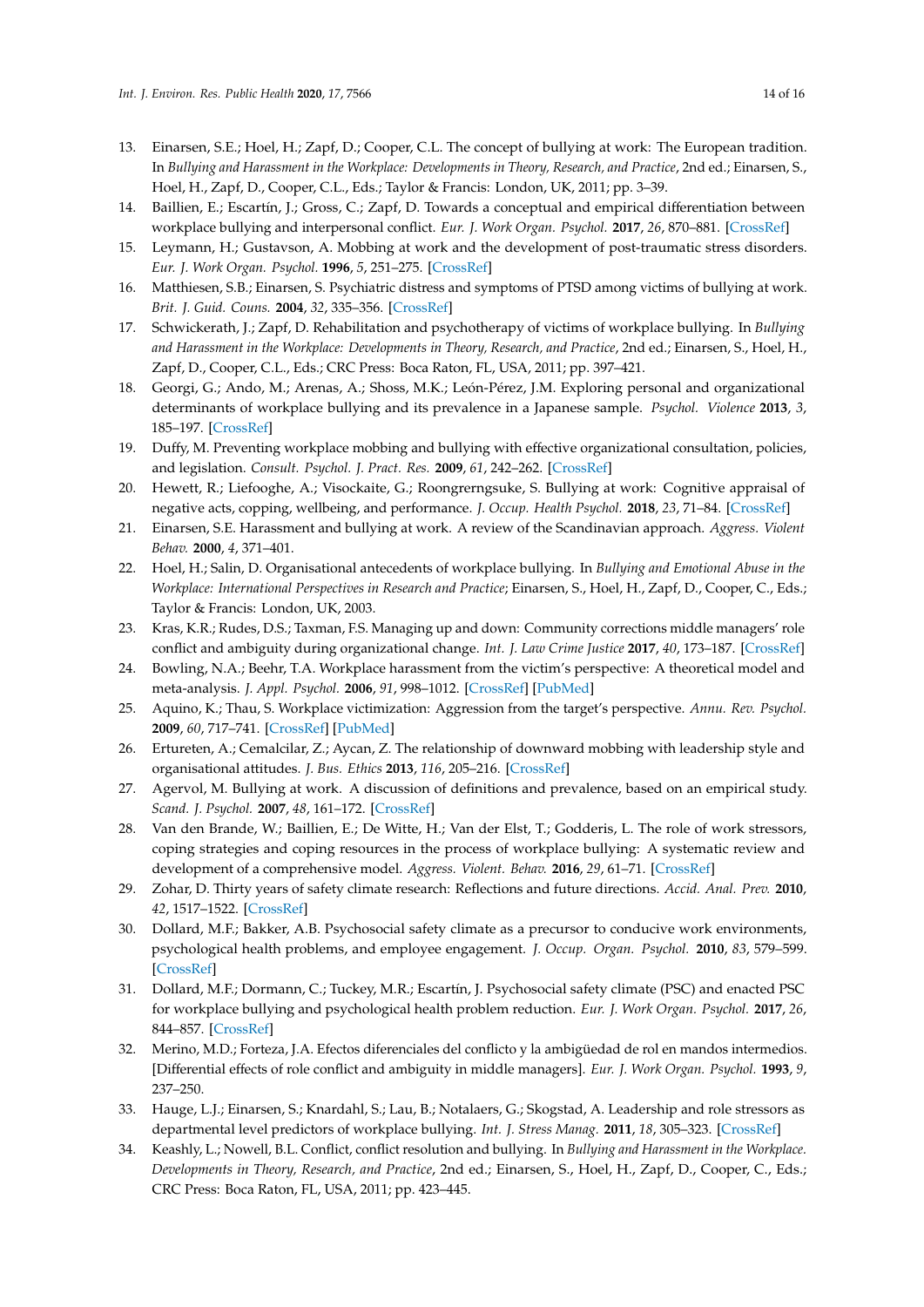- <span id="page-14-0"></span>35. Skogstad, A.; Einarsen, S.; Torsheim, T.; Aasland, M.S.; Hetland, H. The destructiveness of laissez-faire leadership behavior. *J. Occup. Health Psychol.* **2007**, *12*, 80–92. [\[CrossRef\]](http://dx.doi.org/10.1037/1076-8998.12.1.80)
- <span id="page-14-1"></span>36. Zapf, D.; Gross, C. Conflict escalation and coping with workplace bullying: A replication and extension. *Eur. J. Work Organ. Psychol.* **2001**, *10*, 497–522. [\[CrossRef\]](http://dx.doi.org/10.1080/13594320143000834)
- <span id="page-14-2"></span>37. Lewis, D. Workplace bullying-interim findings of a study in further and higher education in Wales. *Int. J. Manpow.* **1999**, *20*, 106–119. [\[CrossRef\]](http://dx.doi.org/10.1108/01437729910268696)
- <span id="page-14-3"></span>38. Ferris, P.A. The role of the consulting psychologist in the prevention, detection, and correction of bullying and mobbing in the workplace. *Consult. Psychol. J. Pract. Res.* **2009**, *61*, 169–189. [\[CrossRef\]](http://dx.doi.org/10.1037/a0016783)
- <span id="page-14-4"></span>39. Sperry, L. Workplace mobbing and bullying: A consulting psychology perspective and overview. *Consult. Psychol. J. Pract. Res.* **2009**, *61*, 165–168. [\[CrossRef\]](http://dx.doi.org/10.1037/a0016936)
- <span id="page-14-5"></span>40. Fox, S.; Stallworth, L.E. Building a framework for two internal organizational approaches to resolving and preventing workplace bullying: Alternative dispute resolution and training. *Consult. Psychol. J. Pract. Res.* **2009**, *61*, 220–241. [\[CrossRef\]](http://dx.doi.org/10.1037/a0016637)
- <span id="page-14-6"></span>41. Liefooghe, A.P.D.; Davey, K.M. Accounts of workplace bullying: The role of the organization. *Eur. J. Work Organ. Psychol.* **2001**, *10*, 375–392. [\[CrossRef\]](http://dx.doi.org/10.1080/13594320143000762)
- <span id="page-14-7"></span>42. Desrumaux, P.; Guillet, N.; Nicolas, C. Direct and indirect effects of belief in a just world and supervisor support on burnout via bullying. *Int. J. Environ. Res. Public Health.* **2018**, *15*, 2330. [\[CrossRef\]](http://dx.doi.org/10.3390/ijerph15112330)
- <span id="page-14-15"></span>43. Rocker, C. Responsibility of a frontline manager regarding staff bullying. *Online J. Issues Nurs.* **2012**, *18*, 2. [\[CrossRef\]](http://dx.doi.org/10.3912/OJIN.Vol17No03PPT02)
- <span id="page-14-8"></span>44. ACAS, Advisory, Conciliation and Arbitration Service. Bullying and Harassment at Work. A Guide for Employees. Available online: http://www.acas.org.uk/media/pdf/o/c/[Bullying-and-harassment-at-work-a](http://www.acas.org.uk/media/pdf/o/c/Bullying-and-harassment-at-work-a-guide-for-employees.pdf)[guide-for-employees.pdf](http://www.acas.org.uk/media/pdf/o/c/Bullying-and-harassment-at-work-a-guide-for-employees.pdf) (accessed on 10 January 2019).
- <span id="page-14-9"></span>45. Glasl, F. *Konfliktmanagement. Ein Handbuch für Führungskräfte und Berater [Conflict Management: A Handbook for Managers and Consultants]*, 4th ed.; Haupt: Bern, Switzerland, 1994.
- <span id="page-14-10"></span>46. Heames, J.; Harvey, M. Workplace bullying: A cross-level assessment. *Manag. Decis.* **2006**, *44*, 1214–1230. [\[CrossRef\]](http://dx.doi.org/10.1108/00251740610707695)
- <span id="page-14-11"></span>47. Saam, N.J. Interventions in workplace bullying: A multilevel approach. *Eur. J. Work Organ. Psychol.* **2010**, *19*, 51–75. [\[CrossRef\]](http://dx.doi.org/10.1080/13594320802651403)
- <span id="page-14-12"></span>48. Lamontagne, A.D.; Keegel, T.; Louie, A.M.; Ostry, A.; Landsbergis, P.A. A systematic review of the job-stress intervention evaluation literature, 1990–2005. *Int. J. Occup. Environ. Health* **2007**, *13*, 268–280. [\[CrossRef\]](http://dx.doi.org/10.1179/oeh.2007.13.3.268)
- <span id="page-14-13"></span>49. Guillen, P.A.; Sinclair, M.; Kernohan, W.G.; Begley, C.M.; Luyben, A.G. Interventions for prevention of bullying in the workplace. *Cochrane Database Syst. Rev.* **2017**, *1*, 1–69. [\[CrossRef\]](http://dx.doi.org/10.1002/14651858.CD009778.pub2)
- <span id="page-14-14"></span>50. Kranabetter, C.; Niessen, C. Managers as role models for health: Moderators of the relationship of transformational leadership with employee exhaustion and cynicism. *J. Occup. Health Psychol.* **2017**, *22*, 492–502. [\[CrossRef\]](http://dx.doi.org/10.1037/ocp0000044)
- <span id="page-14-16"></span>51. Guimarães, L.A.M.; Rimoli, A.O. "Mobbing" (Assédio psicológico) no trabalho: Una síndrome psicosocial multidimensional [Mobbing (psychological harassment) at work: A multidimensional psychosocial syndrome]. *Psicol. Teoría Pesqui.* **2006**, *22*, 183–192. [\[CrossRef\]](http://dx.doi.org/10.1590/S0102-37722006000200008)
- <span id="page-14-17"></span>52. Leymann, H. *The LIPT Questionnaire. A Manual*; Violen: Stockholm, Sweden, 1990.
- <span id="page-14-18"></span>53. Keashly, L.; Nowell, B.L. Conflict, conflict resolution and bullying. In *Bullying and Emotional Abuse in the Workplace: International Perspectives in Research and Practice*; Einarsen, S., Hoel, H., Zapf, D., Cooper, C.L., Eds.; Taylor & Francis: New York, NY, USA, 2003; pp. 339–358.
- <span id="page-14-19"></span>54. Namie, G.; Namie, R.U.S. Workplace bullying: Some basic considerations and consultation interventions. *Consult. Psychol. J. Pract. Res.* **2009**, *61*, 202–219. [\[CrossRef\]](http://dx.doi.org/10.1037/a0016670)
- <span id="page-14-20"></span>55. González, J.L.; Rodríguez, M.J. *Cuestionario de Estrategias de Acoso en el Trabajo. El LIPT-60. [Workplace Mobbing Strategies Questionnaire. LIPT-60]*; EOS: Madrid, Spain, 2005.
- <span id="page-14-21"></span>56. Rizzo, J.; House, R.E.; Lirtzman, J. Role conflict and ambiguity in complex organizations. *Adm. Sci. Q.* **1970**, *15*, 150–163. [\[CrossRef\]](http://dx.doi.org/10.2307/2391486)
- <span id="page-14-22"></span>57. Mansilla, F. Manual de Riesgos Psicosociales en el Trabajo: Teoría y Práctica. [Manual of Psychosocial Risk in the Work: Theory and Practice]. Available online: [www.psicologia-online.com](www.psicologia-online.com/ebooks/riesgos/)/ebooks/riesgos/ (accessed on 20 January 2019).